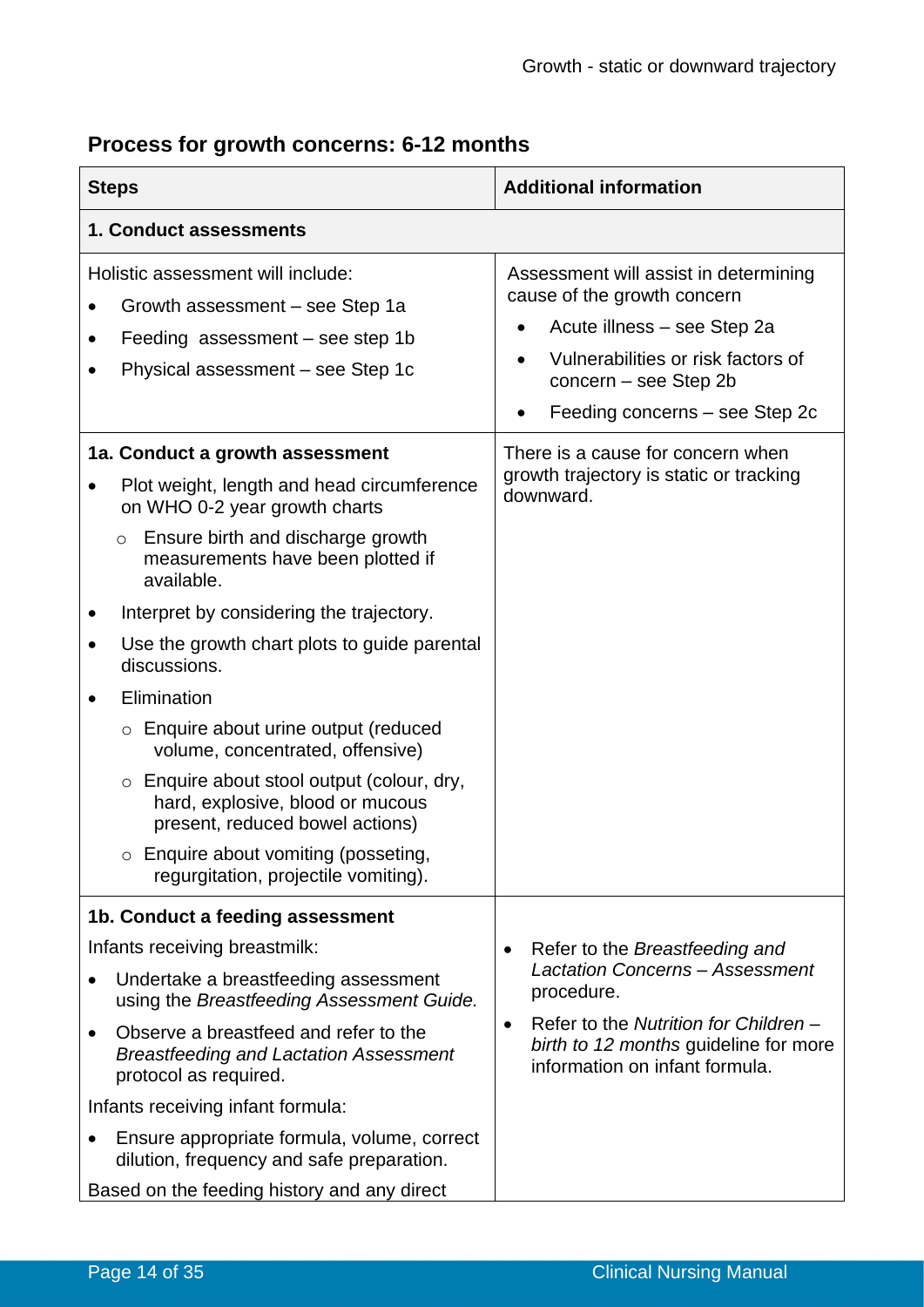| observation of feeding, consider whether any of<br>the following are contributing to faltering growth:<br>ineffective sucking in infants who are<br>breastfed or ineffective bottle feeding<br>feeding patterns or routines being used,<br>where the infant is left to sleep for long<br>periods between feeds or required to wait<br>prescriptive lengths of time in between feeds<br>the feeding environment<br>$\bullet$<br>feeding aversion<br>٠<br>parent/caregiver-infant interactions;<br>how parents/caregivers respond to the<br>$\bullet$<br>infant's feeding cues | Refer to the Nutrition for Children – 0 to |
|------------------------------------------------------------------------------------------------------------------------------------------------------------------------------------------------------------------------------------------------------------------------------------------------------------------------------------------------------------------------------------------------------------------------------------------------------------------------------------------------------------------------------------------------------------------------------|--------------------------------------------|
| physical disorders affecting feeding. <sup>1</sup><br><b>Solid foods</b>                                                                                                                                                                                                                                                                                                                                                                                                                                                                                                     | 12 months guideline.                       |
| Undertake a nutritional assessment by<br>reviewing:                                                                                                                                                                                                                                                                                                                                                                                                                                                                                                                          |                                            |
| mealtime environment and equipment<br>mealtime structure (frequency, duration)<br>$\bullet$<br>parental behaviour<br>$\bullet$<br>timing of solids introduction<br>٠<br>food intake (texture, type and quantity)<br>$\bullet$<br>milk intake (type and quantity)<br>$\bullet$<br>infant's feeding skills (appropriate for age)<br>٠<br>consider signs and symptoms of allergy if<br>٠<br>suspected<br>emerging feeding difficulties if relevant<br>sensory preferences.                                                                                                      |                                            |
| 1c. Physical assessment                                                                                                                                                                                                                                                                                                                                                                                                                                                                                                                                                      | Refer to the Physical Assessment 0-4       |
| Conduct a physical assessment                                                                                                                                                                                                                                                                                                                                                                                                                                                                                                                                                | years guideline.                           |
| $\circ$ Is the child acutely unwell?                                                                                                                                                                                                                                                                                                                                                                                                                                                                                                                                         |                                            |
| 2. Care planning                                                                                                                                                                                                                                                                                                                                                                                                                                                                                                                                                             |                                            |
| 2a. Acute illness                                                                                                                                                                                                                                                                                                                                                                                                                                                                                                                                                            |                                            |
| When a child presents with weight loss<br>associated with signs and symptoms such as<br>fever, respiratory distress, vomiting, lethargy<br>and/or dehydration take immediate action to<br>keep the child safe.                                                                                                                                                                                                                                                                                                                                                               |                                            |
| Any acutely ill child should be urgently<br>referred to a General Practitioner (GP) for<br>same day assessment or Emergency<br>Department (ED) for immediate medical<br>assessment.                                                                                                                                                                                                                                                                                                                                                                                          |                                            |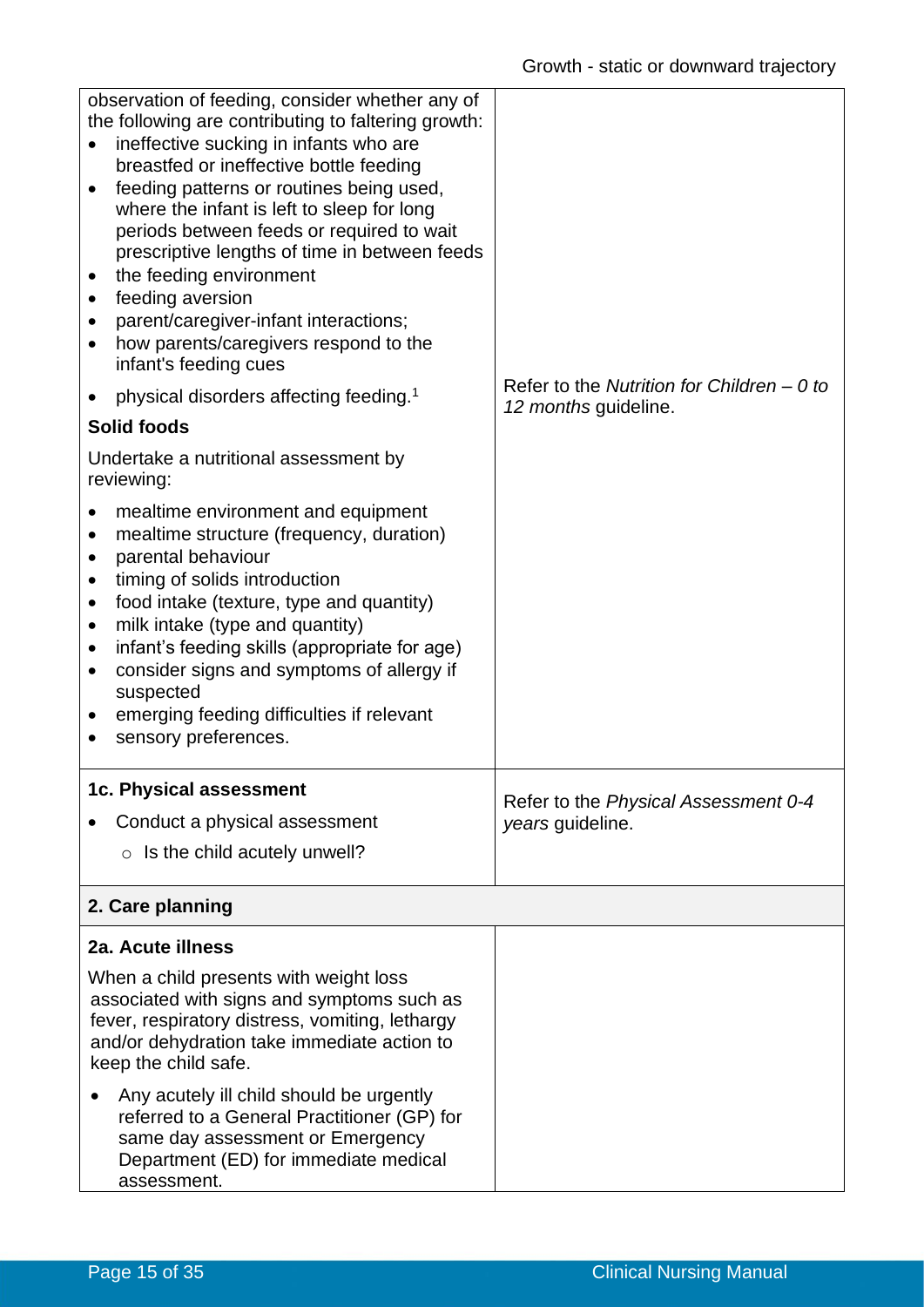| $\bullet$<br>$\bullet$ | Provide a completed Clinical<br>Handover/Referral Form (CHS 663) or<br><b>WACHS Electronic Population Health</b><br><b>Clinical Handover Form.</b><br>Involve Line Manager and/or Clinical Nurse<br>specialist (CNS) as required.<br>Obtain parental consent to liaise with<br>GP/ED. |                                                                                                                                                                                                           |  |  |
|------------------------|---------------------------------------------------------------------------------------------------------------------------------------------------------------------------------------------------------------------------------------------------------------------------------------|-----------------------------------------------------------------------------------------------------------------------------------------------------------------------------------------------------------|--|--|
| $\bullet$              | Maintain contact with parents.                                                                                                                                                                                                                                                        |                                                                                                                                                                                                           |  |  |
| ٠                      | Follow-up with parents/caregivers to provide<br>ongoing review and service post-acute<br>phase/discharge.                                                                                                                                                                             |                                                                                                                                                                                                           |  |  |
|                        | 2b. Vulnerabilities/risk factors of concern                                                                                                                                                                                                                                           | WACHS staff can discuss regional<br>$\bullet$                                                                                                                                                             |  |  |
|                        | Enquire about potential vulnerabilities that<br>impact the care of the child as a priority,                                                                                                                                                                                           | clients with Department for<br>Communities.                                                                                                                                                               |  |  |
|                        | such as income; family domestic violence;<br>parent/carer mental health; access to<br>transport and food insecurity.                                                                                                                                                                  | Consider completing a Child<br>$\bullet$<br><b>Protection Concern Referral form.</b><br>Staff need to explicitly document<br>observations and possible long-term<br>outcomes if action is not taken, plan |  |  |
| $\bullet$              | Involve Line Manager and/or Clinical Nurse<br>specialist (CNS) as required.                                                                                                                                                                                                           | of action and review dates.                                                                                                                                                                               |  |  |
|                        | Consider identifying the family for<br>involvement with                                                                                                                                                                                                                               |                                                                                                                                                                                                           |  |  |
|                        | $\circ$ Community Health - Partnership service                                                                                                                                                                                                                                        |                                                                                                                                                                                                           |  |  |
|                        | <b>WACHS - Enhanced Child Health</b><br><b>Schedule</b>                                                                                                                                                                                                                               |                                                                                                                                                                                                           |  |  |
|                        | Department for Communities.<br>O                                                                                                                                                                                                                                                      |                                                                                                                                                                                                           |  |  |
|                        | 2c. Feeding concerns                                                                                                                                                                                                                                                                  | It should be noted that supplementary                                                                                                                                                                     |  |  |
|                        | Discuss feeding strategies for parent/carer to<br>implement.                                                                                                                                                                                                                          | feeding with infant formula in a infant<br>who is breastfed may help with weight                                                                                                                          |  |  |
|                        | If supplementary feeding with infant formula<br>is required:<br>support the mother to maintain her milk<br>$\circ$                                                                                                                                                                    | gain, but often results in cessation of<br>breastfeeding which has other negative<br>long term implications. <sup>1</sup>                                                                                 |  |  |
|                        | volume by expressing and encourage<br>opportunities for the infant to continue<br>breastfeeding<br>advise expressing breastmilk to feed the<br>$\circ$<br>infant with any available breastmilk<br>before giving any infant formula.                                                   | The aim of the feeding plan is to<br>normalise food intake. The feeding plan<br>can include goals relating to:                                                                                            |  |  |
|                        |                                                                                                                                                                                                                                                                                       | parents provide, children decide<br>$\bullet$                                                                                                                                                             |  |  |
|                        |                                                                                                                                                                                                                                                                                       | mealtime environment<br>$\bullet$                                                                                                                                                                         |  |  |
|                        |                                                                                                                                                                                                                                                                                       | avoid distractions<br>$\circ$                                                                                                                                                                             |  |  |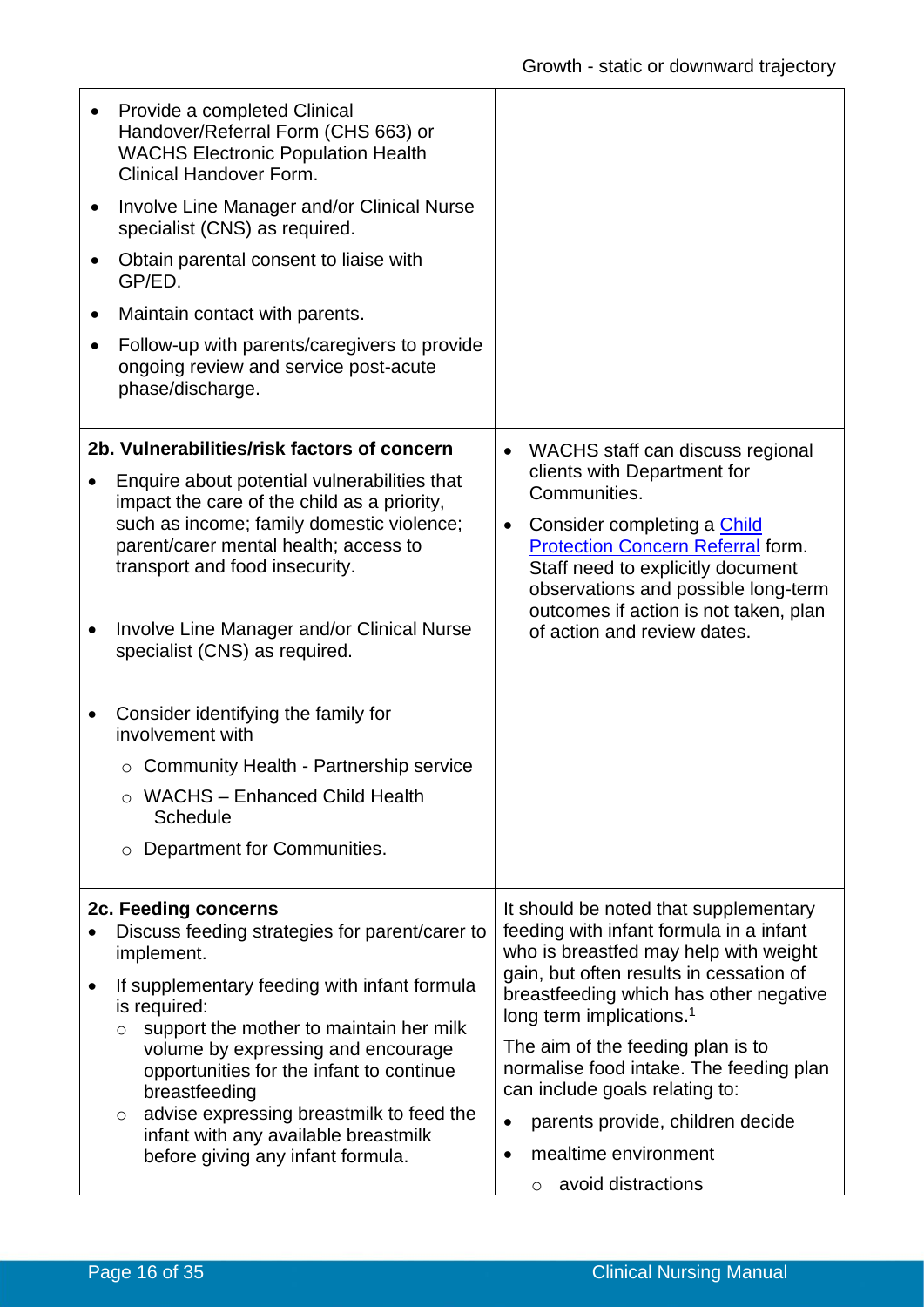| 2d. Develop a plan<br>Develop a 'My Care Plan' (CHS825), in<br>partnership with parent/carer to ensure a<br>shared understanding of concerns and plan.<br>The 'My Care Plan' will outline strategies for<br>٠<br>client to implement.<br>Give one copy to client and retain a copy<br>O | equipment<br>$\circ$<br>sitting at the table<br>$\circ$<br>structure<br>frequency<br>O<br>supervision<br>O<br>feeding skills<br>texture progression<br>O<br>self-feeding<br>O<br>spoon feeding<br>$\circ$<br>appropriate gag reflex<br>$\circ$<br>use of cup<br>$\circ$<br>parental behaviour<br>coercive feeding<br>$\circ$<br>role modeling<br>$\circ$<br>sensory preferences<br>food intake<br>$\circ$ variety from 5 food groups<br>fluid consumption<br>$\bullet$<br>water<br>$\circ$<br>milk intake (breastmilk, infant<br>$\circ$<br>formula)<br>plan for suspected allergy if relevant.<br>٠<br>Refer to Nutrition for children - birth to<br>12 months guideline for more<br>information.<br>Nurse to consider a referral for more<br>complex feeding concerns.<br>The 'My Care Plan' will outline (where<br>relevant):<br>A summary of the concern<br>٠<br>Strategies/plan of the parents/carers<br>$\bullet$<br>to implement<br>Review appointments<br>$\bullet$<br>Referral point/s<br>$\bullet$ |
|-----------------------------------------------------------------------------------------------------------------------------------------------------------------------------------------------------------------------------------------------------------------------------------------|--------------------------------------------------------------------------------------------------------------------------------------------------------------------------------------------------------------------------------------------------------------------------------------------------------------------------------------------------------------------------------------------------------------------------------------------------------------------------------------------------------------------------------------------------------------------------------------------------------------------------------------------------------------------------------------------------------------------------------------------------------------------------------------------------------------------------------------------------------------------------------------------------------------------------------------------------------------------------------------------------------------|
| in client record.                                                                                                                                                                                                                                                                       | When to escalate care, if required.<br>$\bullet$                                                                                                                                                                                                                                                                                                                                                                                                                                                                                                                                                                                                                                                                                                                                                                                                                                                                                                                                                             |
|                                                                                                                                                                                                                                                                                         |                                                                                                                                                                                                                                                                                                                                                                                                                                                                                                                                                                                                                                                                                                                                                                                                                                                                                                                                                                                                              |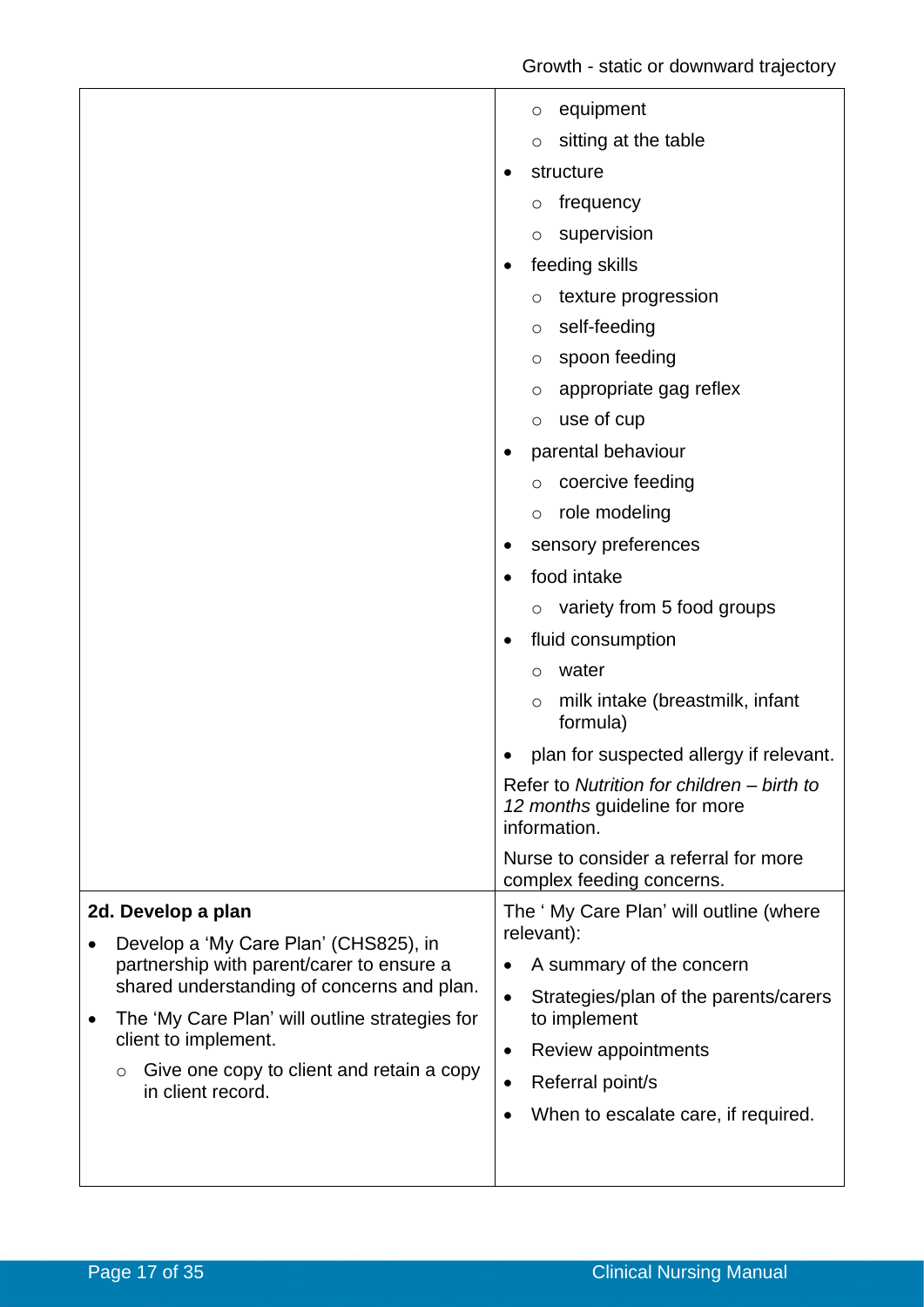#### **3. Review 3a. Review Process** • Review the client within one to three (1-3) weeks of the initial contact to determine the effectiveness of implemented strategies. • Review is to be conducted as a Universal Plus appointment. • Conduct a holistic assessment and review care plan. • Assess, plot and interpret weight, length/height and head circumference. • Consider actions based on the review outcomes in Step 3b. Repeat growth measurements *no more than fortnightly.*  If clinical judgement supports a review prior to one fortnight, the contact provides an opportunity to:  $\circ$  reinforce what the parent is doing well o focus on other aspects of assessment including hydration, output, how settled the child is o progress towards previously set care plan strategies. • Weighing more often can induce significant anxiety in the parent. • The pattern of the growth trajectory is the most important factor, rather than focusing on the number of grams gained. **3b. Review Outcomes Improving (growth is tracking upwards)** • Develop a follow-up care plan in partnership with parents and other health professionals involved with the case. • Document all care. • Monitor within 2-4 weeks until consistent gains or an upward trend is established. **Static or downward trajectory continues** • Escalate actions with urgent referral to ED or GP for same day assessment. • Consider other supports available to the family, e.g. enhanced child health services (including ECHS in WACHS and Partnership service in CAHS-CH), Aboriginal Health Workers, Department of Communities, social worker, mental health services and other locally known services. • Document all care. • Discuss the care plan with the Line Manager and/or Clinical Nurse Specialist (CNS). • Maintain contact with parents/caregivers and provide ongoing service if required.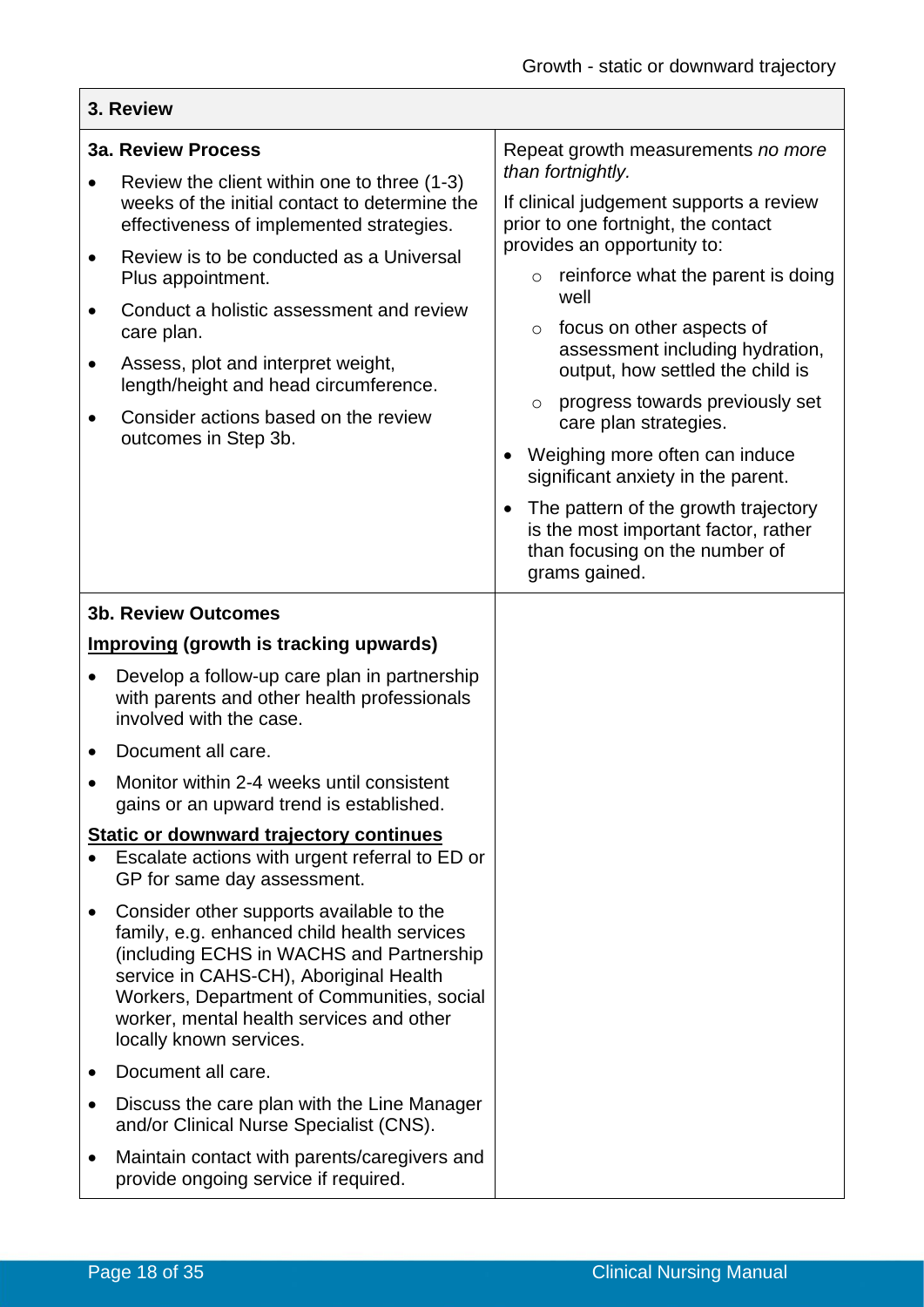$\overline{\mathbf{1}}$ 

| 4. Identification of growth concerns                                                                                                                                                                                                                                                                                                                                                                                     |                                                                                                                                                                                                                                                                                |  |  |
|--------------------------------------------------------------------------------------------------------------------------------------------------------------------------------------------------------------------------------------------------------------------------------------------------------------------------------------------------------------------------------------------------------------------------|--------------------------------------------------------------------------------------------------------------------------------------------------------------------------------------------------------------------------------------------------------------------------------|--|--|
| Consider identification of growth – static or<br>downward trajectory when:                                                                                                                                                                                                                                                                                                                                               | CAHS-CH:<br>Prior to ticking 'growth faltering' box in<br>CDIS, staff will ensure clients have met                                                                                                                                                                             |  |  |
| Client has at least two serial growth<br>measurements plotted on a growth chart                                                                                                                                                                                                                                                                                                                                          | the identified criteria (left column) have<br>been met.                                                                                                                                                                                                                        |  |  |
| The pattern of growth is showing a<br>$\circ$<br>static or downward trajectory                                                                                                                                                                                                                                                                                                                                           | <b>WACHS:</b><br>When entering a Growth Faltering                                                                                                                                                                                                                              |  |  |
| Nurse has indicated growth concerns<br>elsewhere in the electronic health<br>information system.                                                                                                                                                                                                                                                                                                                         | Clinical Item in CHIS, staff will ensure<br>clients have met the identified criteria (left<br>column) have been met.                                                                                                                                                           |  |  |
| Nurse has completed a holistic assessment<br>$\bullet$<br>of the client, including a feeding<br>assessment and physical assessment.                                                                                                                                                                                                                                                                                      |                                                                                                                                                                                                                                                                                |  |  |
| 5. Referral                                                                                                                                                                                                                                                                                                                                                                                                              |                                                                                                                                                                                                                                                                                |  |  |
| Where there are concerns with infant growth,<br>$\bullet$<br>referral information will include:<br>Serial measurements of weight, length and<br>$\bullet$<br>head circumference (including from birth and<br>at discharge from birthing services if<br>available)<br>Weight loss and/or static weight within a<br>$\bullet$<br>stated timeframe<br>Copies of growth charts showing trajectory<br>$\bullet$<br>of growth. | Where dietetic referral is required for<br>nutrition concerns, in addition to GP<br>referral:<br>WACHS can refer to dietitian<br>$\bullet$<br>pending regional availability<br>In CAHS-CH, GP may consider<br>$\bullet$<br>paediatric dietetic providers<br>where appropriate. |  |  |
| Provide a completed Clinical<br>Handover/Referral Form (CHS 663) or<br><b>WACHS Electronic Population Health</b><br><b>Clinical Handover Form.</b><br>Where practical, follow up must occur with<br>parents/carers to determine if the referral<br>has been actioned with priority given to<br>those with vulnerability risk factors.                                                                                    |                                                                                                                                                                                                                                                                                |  |  |
| When nurses are unable to establish contact<br>$\bullet$<br>with the client after reasonable attempts, and<br>where there are identified risk factors, nurse<br>will discuss with their Line Manager. This<br>may include consultation with client's GP.                                                                                                                                                                 |                                                                                                                                                                                                                                                                                |  |  |
| Nurses may work in collaboration with<br>$\bullet$<br>client's GP/Pediatrician to provide optimal<br>care, which may impact the Care Plan.                                                                                                                                                                                                                                                                               |                                                                                                                                                                                                                                                                                |  |  |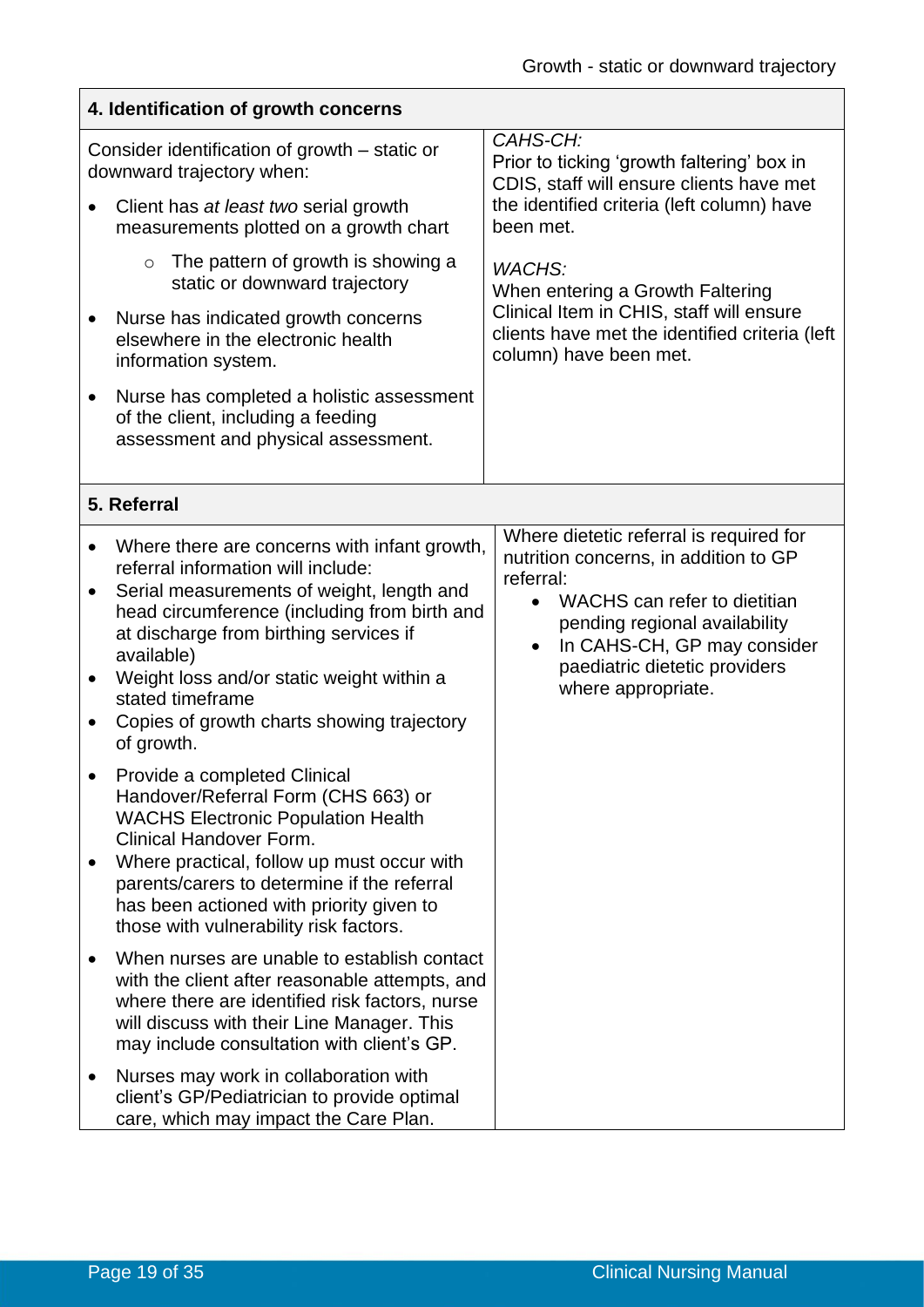## **Growth concerns: over 12 months flowchart**

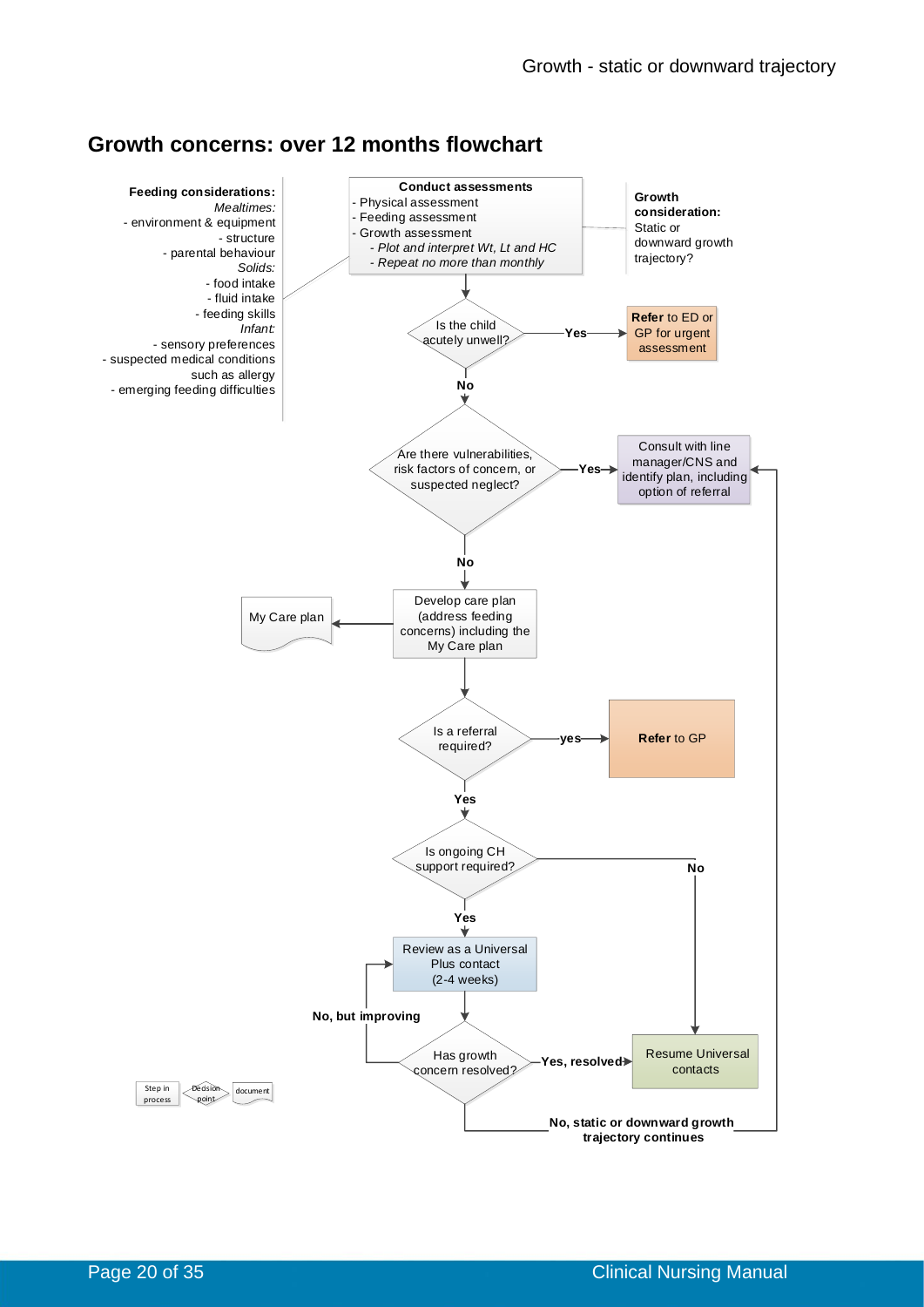#### **Steps Additional information 1. Conduct assessments** Holistic assessment will include: • Growth assessment – see Step 1a • Feeding efficiency and nutrition assessment – see step 1b • Physical assessment – see Step 1c Assessment will assist in determining cause of the growth concern • Acute illness – see Step 2a • Vulnerabilities/risk factors of concern – see step 2b • Feeding concerns – see step 2c **1a. Conduct a growth assessment** • Plot weight, length/height and head circumference on WHO 0-2 year growth charts. • Interpret by considering the trajectory • Use the growth chart plots to guide parental discussions. There is a cause for concern when growth trajectory is static or is tracking downward. **1b. Conduct a feeding assessment** • Based on the feeding history and any direct observation of feeding, consider whether any of the following are contributing to faltering growth: o mealtime environment, equipment and frequency o parental behaviour (including parent/carer-child interactions, and responses to cues) o food intake (texture, type and quantity) o fluid intake (including breastmilk, cow's milk, juice volumes) o infant's feeding skills (appropriate for age)  $\circ$  signs and symptoms of allergy if suspected o emerging feeding difficulties. **1c. Physical assessment** • Conduct a physical assessment  $\circ$  Is the child acutely unwell? Refer to the *Physical Assessment 0-4 years* guideline for more information.

# **Process for growth concerns: Over 12 months**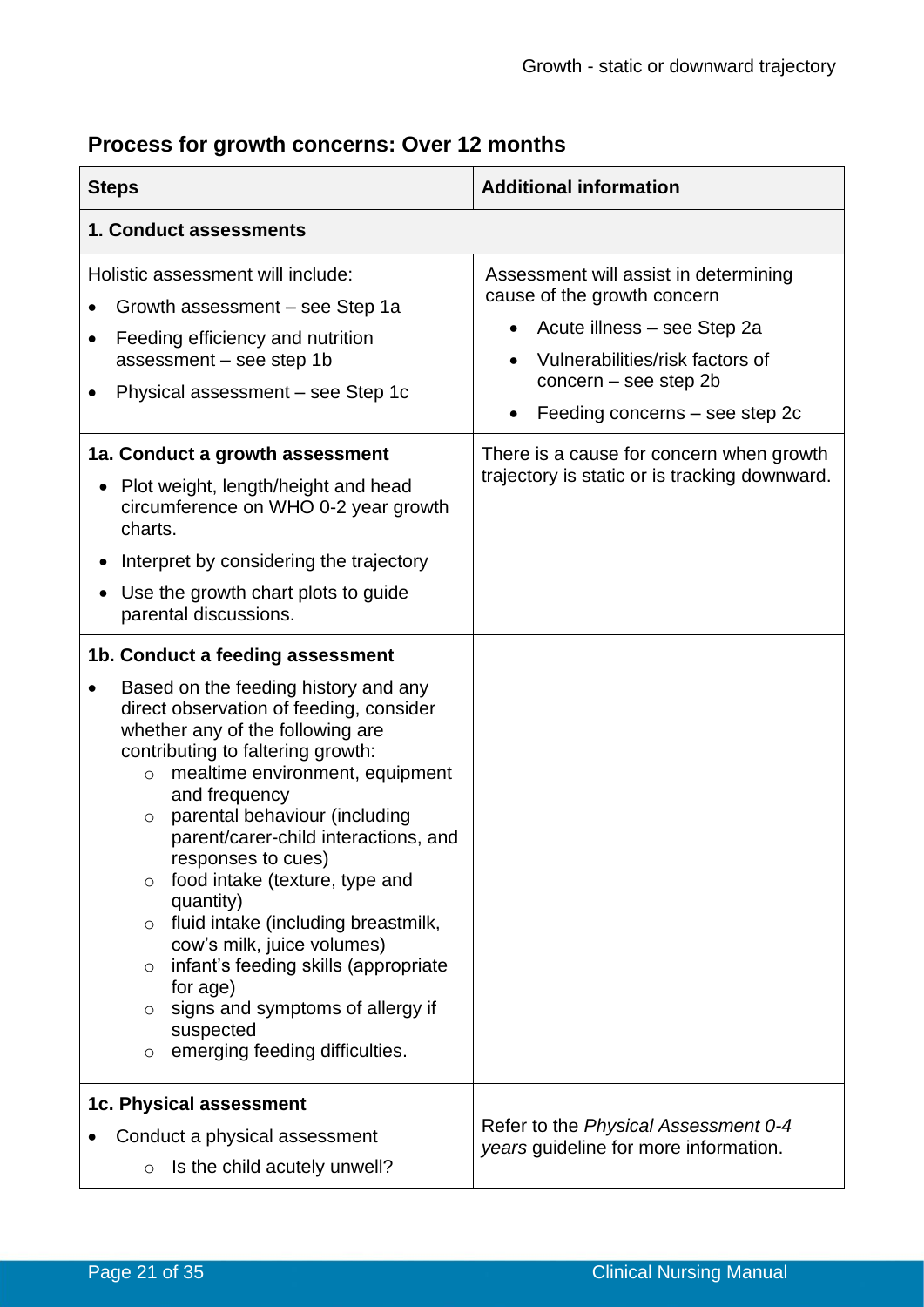|                                                                                                                                                                                                                                     | 2. Care planning                                                                                                                                                                    |                                                                 |                                                                                                                                                                       |  |
|-------------------------------------------------------------------------------------------------------------------------------------------------------------------------------------------------------------------------------------|-------------------------------------------------------------------------------------------------------------------------------------------------------------------------------------|-----------------------------------------------------------------|-----------------------------------------------------------------------------------------------------------------------------------------------------------------------|--|
| 2a. Acute illness - When a child presents<br>with weight loss associated with signs and<br>symptoms such as fever, respiratory distress,<br>vomiting, lethargy and/or dehydration, take<br>immediate action to keep the child safe. |                                                                                                                                                                                     |                                                                 |                                                                                                                                                                       |  |
|                                                                                                                                                                                                                                     | Any acutely ill child should be urgently<br>referred to a General Practitioner (GP) for<br>same day assessment or Emergency<br>Department (ED) for immediate medical<br>assessment. |                                                                 |                                                                                                                                                                       |  |
|                                                                                                                                                                                                                                     | Provide a completed Clinical<br>Handover/Referral Form (CHS 663) or<br><b>WACHS Electronic Population Health</b><br><b>Clinical Handover Form.</b>                                  |                                                                 |                                                                                                                                                                       |  |
| ٠                                                                                                                                                                                                                                   | Involve Line Manager and/or Clinical<br>Nurse specialist (CNS) as required.                                                                                                         |                                                                 |                                                                                                                                                                       |  |
|                                                                                                                                                                                                                                     | Obtain parental consent to liaise with<br>GP/ED.                                                                                                                                    |                                                                 |                                                                                                                                                                       |  |
|                                                                                                                                                                                                                                     | Maintain contact with parents.                                                                                                                                                      |                                                                 |                                                                                                                                                                       |  |
|                                                                                                                                                                                                                                     | Follow-up with parents/caregivers to<br>provide ongoing review and service post-<br>acute phase/discharge.                                                                          |                                                                 |                                                                                                                                                                       |  |
|                                                                                                                                                                                                                                     | 2b. Vulnerabilities/risk factors of concern                                                                                                                                         | $\bullet$                                                       | WACHS staff can discuss regional                                                                                                                                      |  |
| Enquire about potential vulnerabilities that<br>impact the care of the infant as a priority,<br>such as income; family domestic violence;<br>parent/carer mental health; access to<br>transport and food insecurity.                |                                                                                                                                                                                     | $\bullet$                                                       | clients with Department for<br>Communities.<br>Consider completing a Child Protection<br>Concern Referral form. Staff need to<br>explicitly document observations and |  |
| $\bullet$                                                                                                                                                                                                                           | Involve Line Manager and/or Clinical<br>Nurse specialist (CNS) as required.                                                                                                         |                                                                 | possible long-term outcomes if action is<br>not taken, plan of action and review<br>dates.                                                                            |  |
|                                                                                                                                                                                                                                     | Consider identifying the family for<br>involvement with:                                                                                                                            |                                                                 |                                                                                                                                                                       |  |
| O<br>$\circ$                                                                                                                                                                                                                        | <b>Community Health - Partnership</b><br>service<br><b>WACHS - Enhanced Child Health</b><br><b>Schedule</b><br>Department for Communities.                                          |                                                                 |                                                                                                                                                                       |  |
|                                                                                                                                                                                                                                     | 2c. Feeding concerns                                                                                                                                                                |                                                                 | The aim of the feeding plan is to normalise                                                                                                                           |  |
|                                                                                                                                                                                                                                     | Discuss feeding strategies for<br>parent/carer to implement.                                                                                                                        | food intake. The feeding plan can include<br>goals relating to: |                                                                                                                                                                       |  |
|                                                                                                                                                                                                                                     |                                                                                                                                                                                     | $\bullet$                                                       | parents provide, children decide                                                                                                                                      |  |
|                                                                                                                                                                                                                                     |                                                                                                                                                                                     |                                                                 | mealtime environment                                                                                                                                                  |  |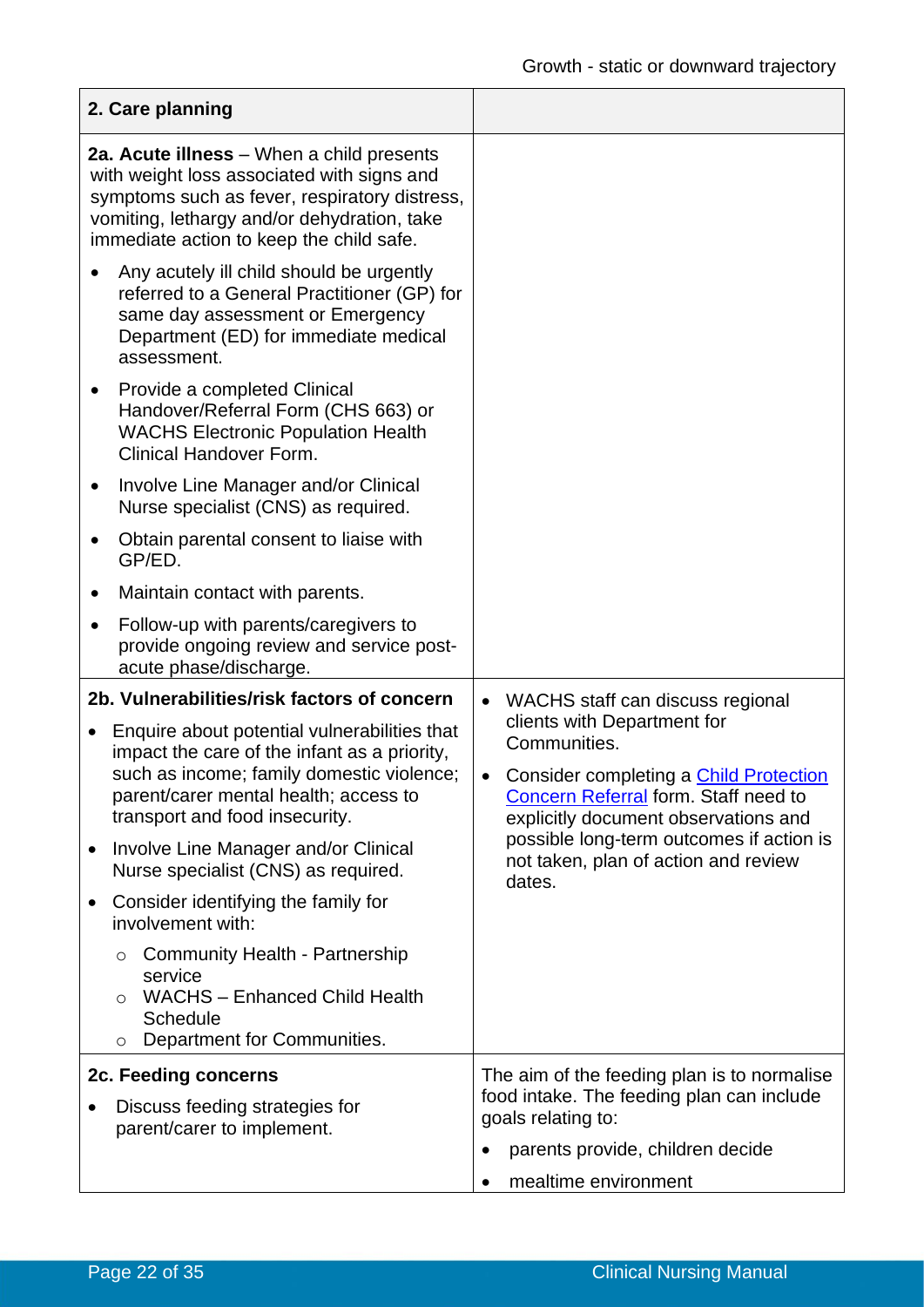|                                                                                                                                                                                                                                                               | avoid distractions<br>$\circ$<br>equipment<br>O<br>family meals at the table<br>$\circ$<br>structure<br>frequency (avoid grazing)<br>$\circ$<br>supervision<br>$\circ$<br>parental behaviour<br>role modeling<br>$\circ$<br>feeding skills<br>texture progression<br>$\circ$<br>self-feeding<br>$\circ$<br>use of cup<br>$\circ$<br>sensory preferences<br>food refusal<br>$\circ$<br>offer a variety of foods<br>5 food groups<br>$\circ$<br>3 meals, 2 snacks<br>$\circ$<br>fluid intake<br>water and cow's milk consumption<br>O<br>breastmilk<br>$\circ$<br>other drinks<br>$\circ$<br>plan for suspected allergy if relevant<br>eating at daycare if relevant.<br>Refer to Nutrition for children $-1-11$ years<br>for more information.<br>Nurse to consider a referral for more |
|---------------------------------------------------------------------------------------------------------------------------------------------------------------------------------------------------------------------------------------------------------------|----------------------------------------------------------------------------------------------------------------------------------------------------------------------------------------------------------------------------------------------------------------------------------------------------------------------------------------------------------------------------------------------------------------------------------------------------------------------------------------------------------------------------------------------------------------------------------------------------------------------------------------------------------------------------------------------------------------------------------------------------------------------------------------|
|                                                                                                                                                                                                                                                               | complex feeding concerns.                                                                                                                                                                                                                                                                                                                                                                                                                                                                                                                                                                                                                                                                                                                                                              |
| 2d. Develop a plan<br>Develop a 'My Care Plan' (CHS825), in<br>$\bullet$<br>partnership with parent/carer to ensure a<br>shared understanding of concerns and<br>plan.<br>The 'My Care Plan' will outline strategies<br>$\bullet$<br>for client to implement. | The 'My Care Plan' will outline (where<br>relevant):<br>A summary of the concern<br>٠<br>Strategies/plan of the parents/carers to<br>$\bullet$<br>implement<br>Review appointments<br>$\bullet$                                                                                                                                                                                                                                                                                                                                                                                                                                                                                                                                                                                        |
| Give one copy to client and retain a<br>O<br>copy in client record.                                                                                                                                                                                           | Referral point/s<br>When to escalate care, if required.                                                                                                                                                                                                                                                                                                                                                                                                                                                                                                                                                                                                                                                                                                                                |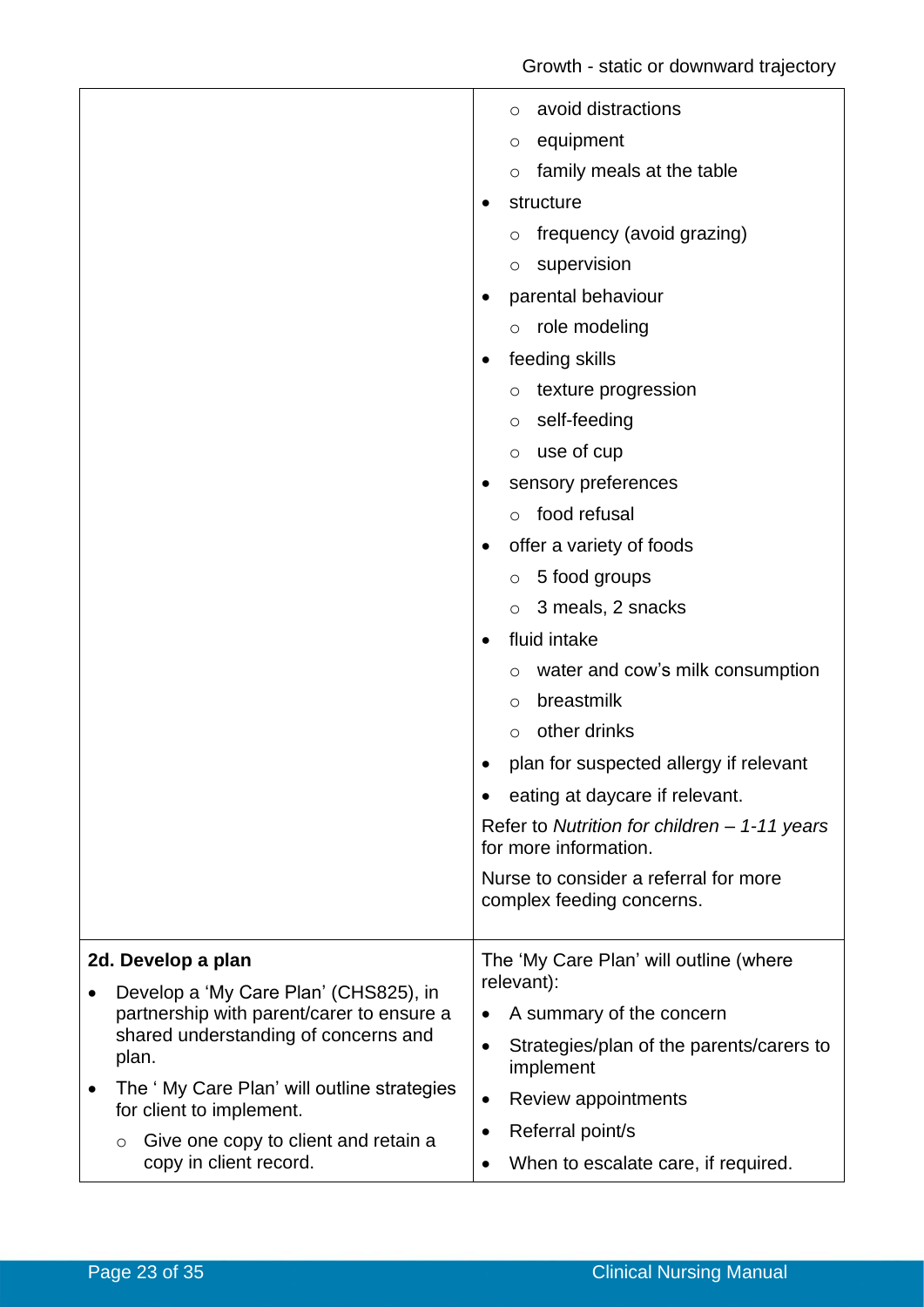|           | 3. Review                                                                                                                                                                                                                                                                                            |                                                                                                                                 |
|-----------|------------------------------------------------------------------------------------------------------------------------------------------------------------------------------------------------------------------------------------------------------------------------------------------------------|---------------------------------------------------------------------------------------------------------------------------------|
|           | <b>3a. Review Process</b>                                                                                                                                                                                                                                                                            | Repeat growth measurements no more                                                                                              |
|           | Review the client within two to four (2-4)<br>weeks                                                                                                                                                                                                                                                  | than monthly.<br>If clinical judgement supports a review                                                                        |
| $\bullet$ | Review is to be conducted as a Universal<br>Plus appointment.                                                                                                                                                                                                                                        | prior to one month, the contact provides an<br>opportunity to:                                                                  |
|           | Conduct a holistic assessment and review<br>care plan.                                                                                                                                                                                                                                               | reinforce what the parent is doing<br>$\circ$<br>well                                                                           |
| $\bullet$ | Assess, plot and interpret weight,<br>length/height and head circumference.                                                                                                                                                                                                                          | focus on other aspects of<br>$\circ$<br>assessment including hydration,<br>output, how settled the child is.                    |
| $\bullet$ | Review feeding plan and/or care plan, in<br>partnership with parent.                                                                                                                                                                                                                                 | progress towards previously set<br>$\circ$<br>care plan strategies                                                              |
| $\bullet$ | Consider actions based on the review<br>outcomes in Step 3b.                                                                                                                                                                                                                                         | Weighing more often can induce<br>significant anxiety in the parent.                                                            |
|           |                                                                                                                                                                                                                                                                                                      | The pattern of the growth trajectory is<br>the most important factor, rather than<br>focusing on the number of grams<br>gained. |
|           | <b>3b. Review Outcomes</b>                                                                                                                                                                                                                                                                           |                                                                                                                                 |
|           | <b>Improving</b>                                                                                                                                                                                                                                                                                     |                                                                                                                                 |
|           | Develop a follow-up care plan in<br>partnership with parents and other health<br>professionals involved with the case.                                                                                                                                                                               |                                                                                                                                 |
|           | Document all care.                                                                                                                                                                                                                                                                                   |                                                                                                                                 |
|           | Monitor within 2-4 weeks until consistent<br>gains or an upward trend is established.                                                                                                                                                                                                                |                                                                                                                                 |
|           | <b>Static or downward trajectory continues</b>                                                                                                                                                                                                                                                       |                                                                                                                                 |
|           | Escalate actions with urgent referral to<br>GP or ED.                                                                                                                                                                                                                                                |                                                                                                                                 |
| $\bullet$ | Consider other supports available to the<br>family, e.g. enhanced child health<br>services (including ECHS in WACHS and<br>Partnership Service in CAHS-CH)<br>Aboriginal Health Workers, Department of<br>Communities, social worker, mental<br>health services and other locally known<br>services. |                                                                                                                                 |
|           | Document all care.                                                                                                                                                                                                                                                                                   |                                                                                                                                 |
| $\bullet$ | Discuss the care plan with the Line<br>Manager and/or Clinical Nurse Specialist                                                                                                                                                                                                                      |                                                                                                                                 |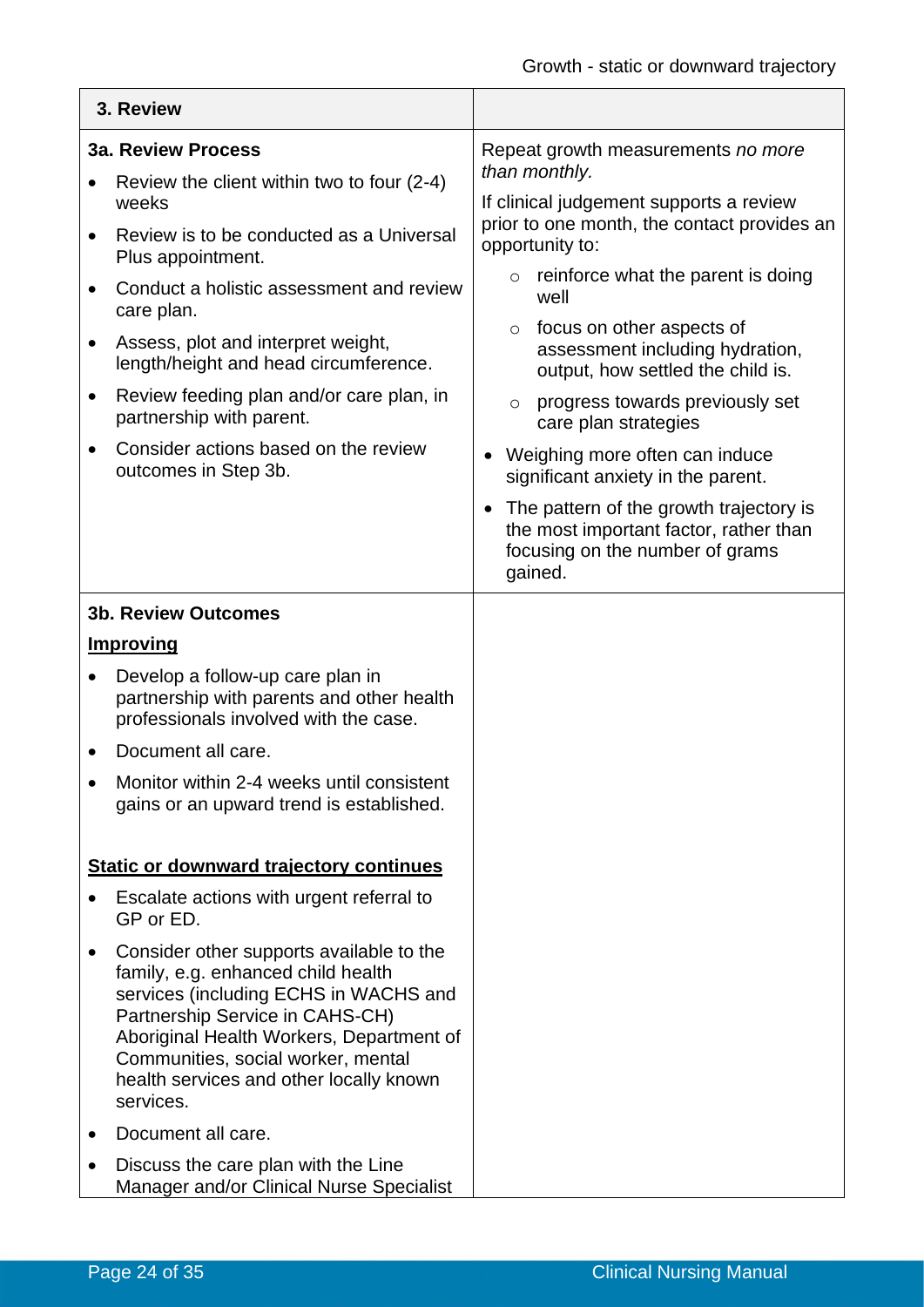|           | $(CNS)$ .                                                                                                                                                                                                                                                                                                                                                                                 |                                                                                                                                                                                                                                                                                |
|-----------|-------------------------------------------------------------------------------------------------------------------------------------------------------------------------------------------------------------------------------------------------------------------------------------------------------------------------------------------------------------------------------------------|--------------------------------------------------------------------------------------------------------------------------------------------------------------------------------------------------------------------------------------------------------------------------------|
|           | Maintain contact with parents/caregivers<br>and provide ongoing service if required.                                                                                                                                                                                                                                                                                                      |                                                                                                                                                                                                                                                                                |
|           | 4. Identification of growth concerns                                                                                                                                                                                                                                                                                                                                                      |                                                                                                                                                                                                                                                                                |
|           | Consider identification of growth – static or<br>downward trajectory when:                                                                                                                                                                                                                                                                                                                | CAHS-CH:<br>Prior to ticking 'growth faltering' box in                                                                                                                                                                                                                         |
|           | Client has at least two serial growth<br>measurements plotted on a growth chart                                                                                                                                                                                                                                                                                                           | CDIS, staff will ensure clients have met<br>the identified criteria (left column) have                                                                                                                                                                                         |
|           | The pattern of growth is showing a<br>$\circ$<br>static or downward trajectory                                                                                                                                                                                                                                                                                                            | been met.<br>WACHS:                                                                                                                                                                                                                                                            |
|           | Nurse has indicated growth concerns<br>elsewhere in the electronic health<br>information system.                                                                                                                                                                                                                                                                                          | When entering a Growth Faltering<br>Clinical Item in CHIS, staff will ensure<br>clients have met the identified criteria (left<br>column) have been met.                                                                                                                       |
|           | Nurse has completed a holistic assessment<br>of the client, including a feeding<br>assessment and physical assessment.                                                                                                                                                                                                                                                                    |                                                                                                                                                                                                                                                                                |
|           | 5. Referral                                                                                                                                                                                                                                                                                                                                                                               |                                                                                                                                                                                                                                                                                |
|           | Where there are concerns with infant<br>growth, referral information will include:<br>○ Serial measurements of weight, length<br>and head circumference (including<br>from birth and at discharge from<br>birthing services if available)<br>Weight loss and/or static weight within<br>$\circ$<br>a stated timeframe<br>$\circ$ Copies of growth charts showing<br>trajectory of growth. | Where dietetic referral is required for<br>nutrition concerns, in addition to GP<br>referral:<br>WACHS can refer to dietitian<br>$\bullet$<br>pending regional availability<br>In CAHS-CH, GP may consider<br>$\bullet$<br>paediatric dietetic providers where<br>appropriate. |
| $\bullet$ | Provide a completed Clinical<br>Handover/Referral Form (CHS 663) or<br><b>WACHS Electronic Population Health</b><br><b>Clinical Handover Form.</b><br>Where practical, follow up must occur with<br>parents/carers to determine if the referral<br>has been actioned with priority given to<br>those with vulnerability risk factors.                                                     |                                                                                                                                                                                                                                                                                |
|           | When nurses are unable to establish<br>contact with the client after reasonable<br>attempts, and where there are identified<br>risk factors, nurse will discuss with their<br>Line Manager. This may include<br>consultation with client's GP.                                                                                                                                            |                                                                                                                                                                                                                                                                                |
|           | Nurses may work in collaboration with<br>client's GP/Pediatrician to provide optimal                                                                                                                                                                                                                                                                                                      |                                                                                                                                                                                                                                                                                |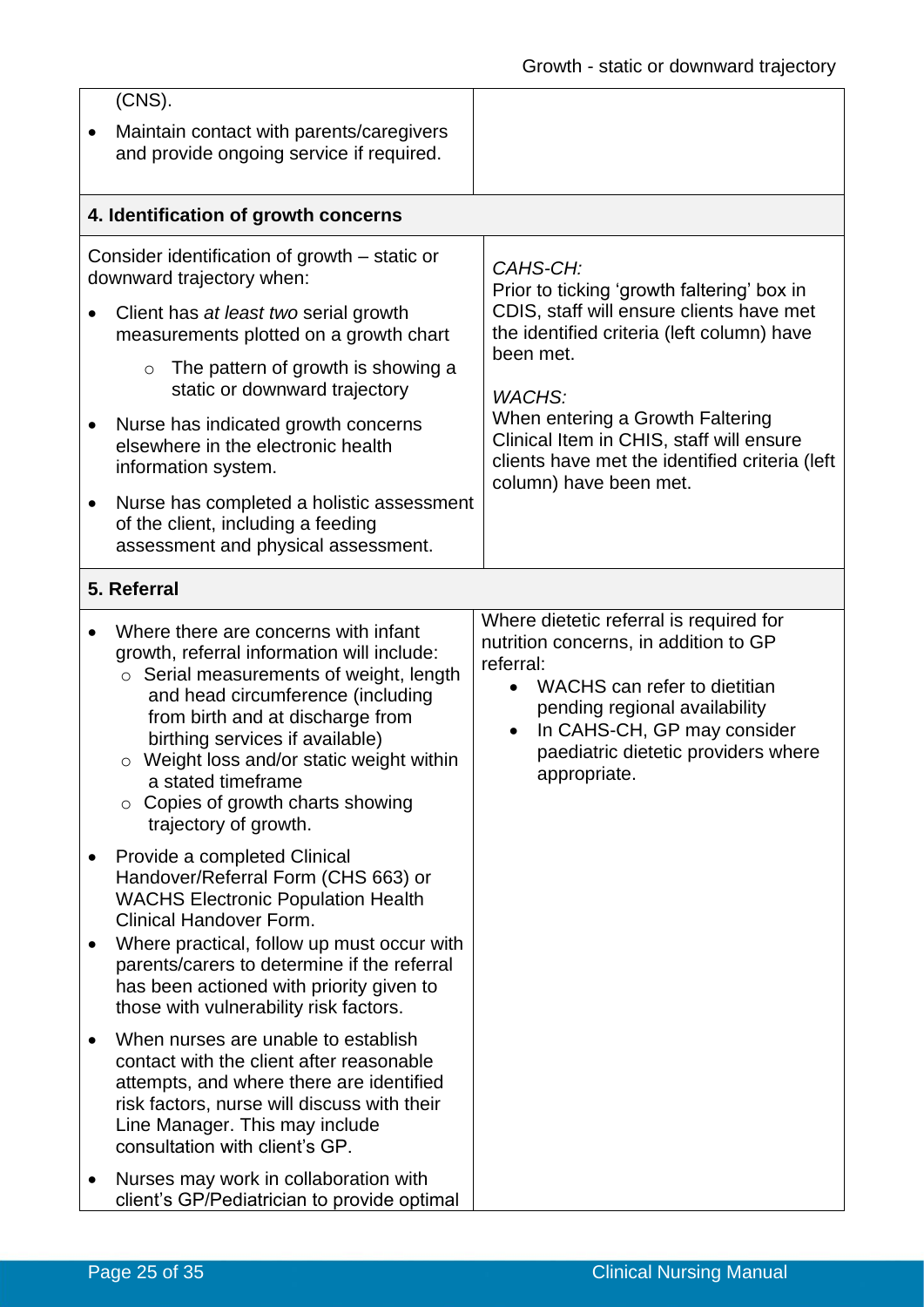care, which may impact the Care Plan.

## **Documentation**

Serial growth measurements must be precisely plotted on the WHO growth charts in the child health record and Personal Health Record (PHR)**.** All relevant assessment findings and management strategies are to be accurately recorded according to local processes. Observations, decisions, plans and actions (including a decision and justification **not to take any action**), must be documented in the child health record and electronic information systems where available.

Nurses maintain accurate, comprehensive and contemporaneous documentation of assessments, planning, decision making and evaluations; according to CAHS-CH and WACHS processes.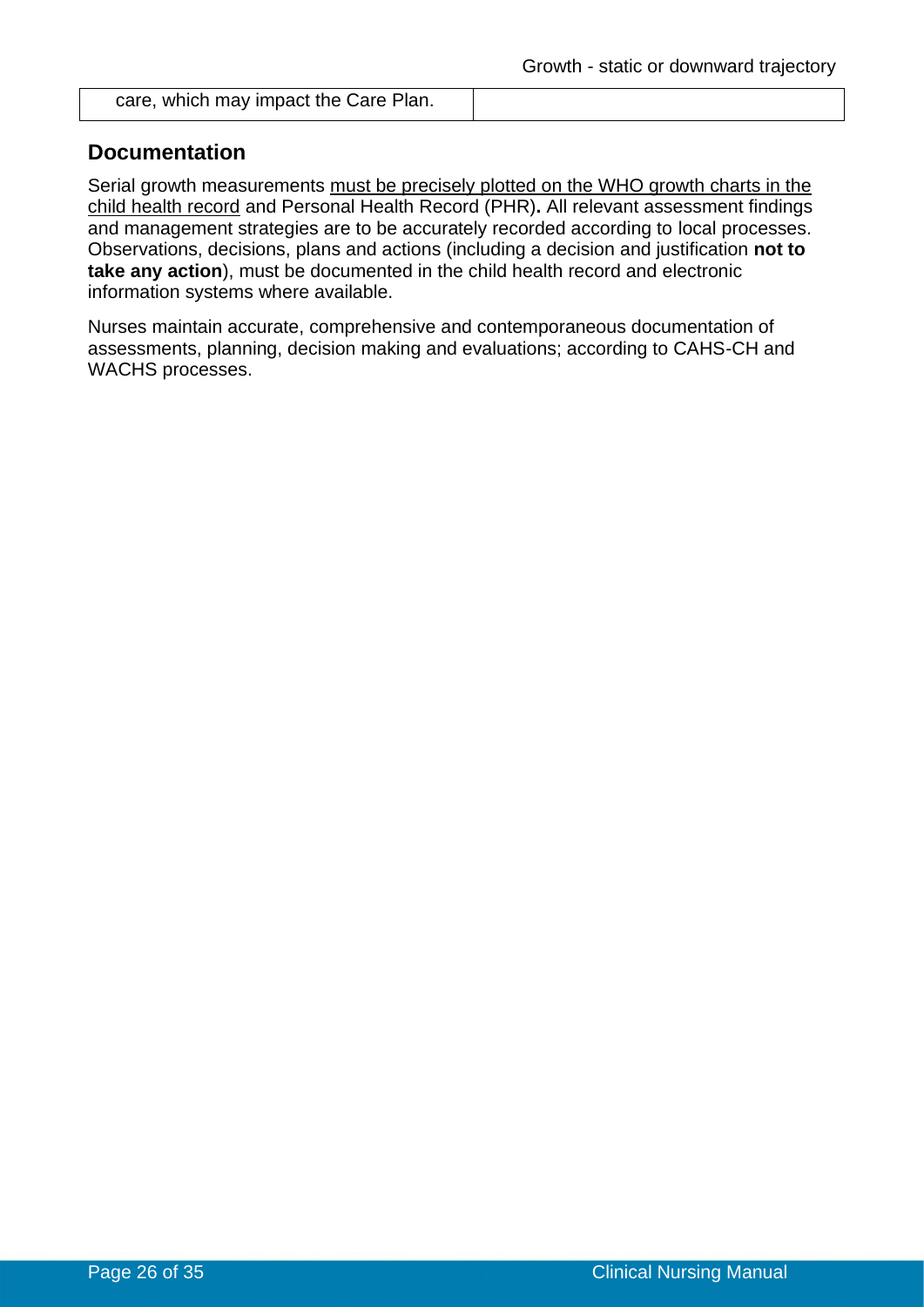| Related internal policies, procedures and guidelines                                                                                                                  |
|-----------------------------------------------------------------------------------------------------------------------------------------------------------------------|
| The following documents can be accessed in the Clinical Nursing Manual via the<br><b>HealthPoint link, Internet link or for WACHS staff in the WACHS Policy link.</b> |
| Body Mass Index assessment - child health                                                                                                                             |
| Body Mass Index assessment – primary school                                                                                                                           |
| Breastfeeding and lactation assessment                                                                                                                                |
| <b>Clinical handover</b>                                                                                                                                              |
| Growth - birth to 18 years                                                                                                                                            |
| Head circumference assessment                                                                                                                                         |
| Height assessment 2 years and over                                                                                                                                    |
| Length assessment $0 - 2$ years                                                                                                                                       |
| <b>Neglect</b>                                                                                                                                                        |
| Nutrition for children – birth to 12 months                                                                                                                           |
| Nutrition for children $-1$ to 11 years                                                                                                                               |
| Physical assessment 0 - 4 years                                                                                                                                       |
| Universal contact guidelines                                                                                                                                          |
| Weight assessment 0 - 2 years                                                                                                                                         |
| Weight assessment 2 years and over                                                                                                                                    |
| The following documents can be accessed in the CAHS-CH Operational Manual                                                                                             |
| <b>Client identification</b>                                                                                                                                          |
| <b>Consent for Services</b>                                                                                                                                           |
| Hand Hygiene                                                                                                                                                          |
| <b>Infection Control manual</b>                                                                                                                                       |
| The following documents can be accessed in WACHS Policy                                                                                                               |
| <b>WACHS Enhanced Child Health Schedule</b>                                                                                                                           |
| The following documents can be accessed in the <b>Department of Health Policy Frameworks</b>                                                                          |
| <b>Clinical Governance, Safety and Quality</b>                                                                                                                        |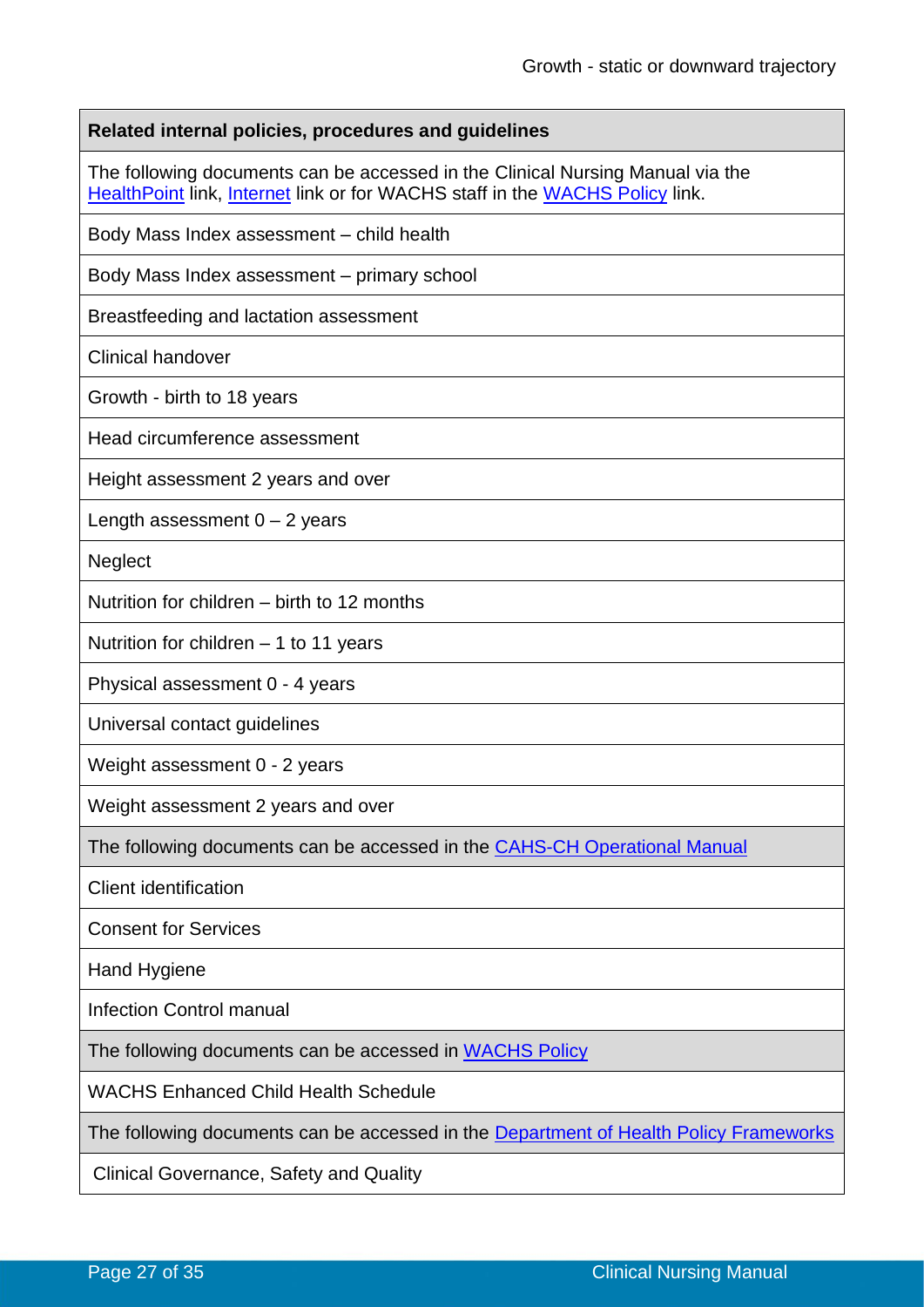#### **Related CAHS-CH forms**

The following forms can be accessed from the [CAHS-Community Health Forms](https://cahs-healthpoint.hdwa.health.wa.gov.au/cach/forms/Pages/default.aspx) page on **HealthPoint** 

Breastfeeding Assessment Guide

Body Mass Index Girls (CHS430A)

Body Mass Index Boys (CHS430B)

Clinical handover/Referral form (CHS 663)

My Care Plan (CHS825)

Preterm Fenton Growth Charts (external link)

World Health Organization Charts 0 - 6 months (external link)

World Health Organization Growth Charts (CHS800A series)

#### **Related internal resources**

Baby's First Foods

How children develop

Toddler tucker

#### **Related external resources**

[Australian Breastfeeding Association](https://www.breastfeeding.asn.au/breastfeeding-helpline) offer a 24 hour telephone counselling helpline

[Australian Dietary Guidelines](https://www.eatforhealth.gov.au/sites/default/files/content/The%20Guidelines/n55a_australian_dietary_guidelines_summary_131014_1.pdf) summary

[Breastfeeding Centre of WA](https://www.wnhs.health.wa.gov.au/Our-services/Service-directory/Breastfeeding-Centre-of-WA) offers a telephone counselling service or Telehealth consultations for families in WA. Appointments are available for mothers and babies who birthed at KEMH.

Guidelines [for Protecting Children 2020](https://cahs-healthpoint.hdwa.health.wa.gov.au/directory/SPOCC/Documents/FINAL%20-%20Guidelines%20for%20the%20Protection%20of%20Children%202020.pdf)

[Infant Feeding Guidelines](https://www.nhmrc.gov.au/_files_nhmrc/publications/attachments/n56_infant_feeding_guidelines.pdf)

[Royal Children's Hospital –Child growth e-learning resource](https://www.rch.org.au/childgrowth/)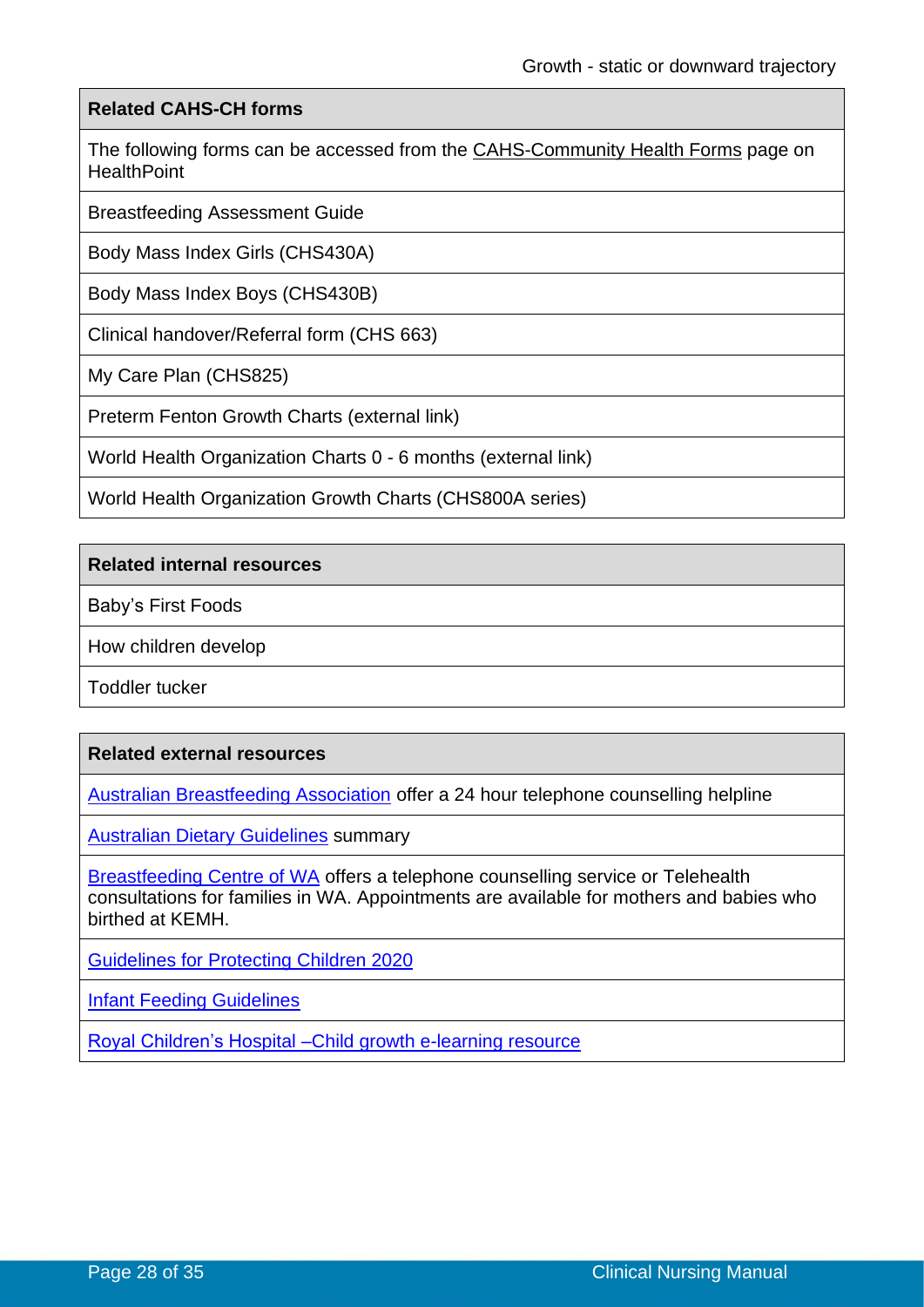# **Appendix A - Risk factors for growth faltering**

Key risk indicators for growth faltering are outlined in Table 1 below. If any of the following risk factors are present, consider conducting weight, length/height and head circumference measurements (until age 2) at every contact.

| Table 1: Risk factors for growth faltering <sup>1,2</sup> |  |
|-----------------------------------------------------------|--|
|-----------------------------------------------------------|--|

|           | <b>Child</b>                                                                                          |           | <b>Maternal</b>                                                                       |
|-----------|-------------------------------------------------------------------------------------------------------|-----------|---------------------------------------------------------------------------------------|
|           | congenital disorders                                                                                  | $\bullet$ | alcohol and drug abuse                                                                |
| $\bullet$ | intrauterine growth restriction (IUGR)                                                                | $\bullet$ | family domestic violence                                                              |
|           | low birth weight (<2500 gms)                                                                          | $\bullet$ | smoking, alcohol, or medication use<br>during pregnancy                               |
| $\bullet$ | preterm birth <sup>1</sup>                                                                            | $\bullet$ | parental depression and/or anxiety                                                    |
|           | neurodevelopmental concerns <sup>1</sup>                                                              | $\bullet$ | psychiatric illness including attachment<br>disorder                                  |
|           | physical illness                                                                                      | $\bullet$ | poor or disorganised parental/child<br>attachment or a lack of emotional<br>nurturing |
| $\bullet$ | anatomical and functioning issues<br>impacting on the capacity to feed                                | $\bullet$ | parental eating disorder                                                              |
| $\bullet$ | under nutrition/lack of appropriate food                                                              | $\bullet$ | parental intellectual incapacity                                                      |
| $\bullet$ | feeding difficulties                                                                                  | $\bullet$ | maternal health issues impacting on<br>lactation                                      |
| $\bullet$ | sleep difficulties                                                                                    |           |                                                                                       |
| $\bullet$ | delayed introduction to solid foods                                                                   |           |                                                                                       |
|           | transition to solid foods that are<br>inadequate in quality and quantity                              |           |                                                                                       |
|           | signs of abuse or neglect 16,6                                                                        |           |                                                                                       |
|           | allergies                                                                                             |           |                                                                                       |
|           | chronic loose bowels (malabsorption)                                                                  |           |                                                                                       |
|           | family social isolation, poverty, food insecurity, large number of family members,<br>family conflict |           | <b>Risk factors for both</b>                                                          |

• living in remote communities with inadequate access to healthy foods and other factors such as chronic infection and exposure to parasites.<sup>5</sup>

.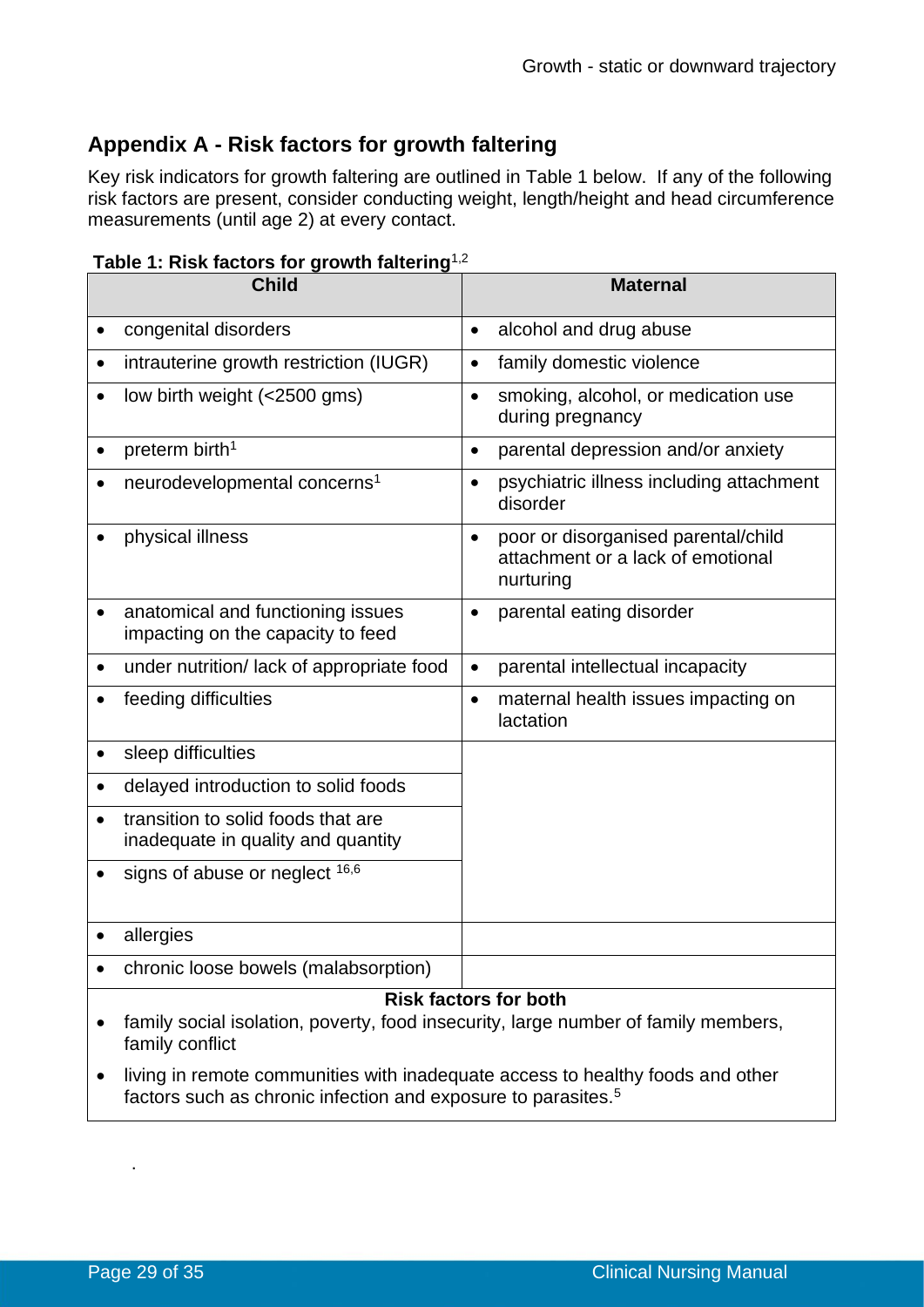## **Appendix B: Growth patterns – case studies**

The graphs outlined below show examples of typical patterns of suboptimal weight trajectory, which may be encountered within child health practice. All of these patterns indicate a need for additional monitoring, consideration of a combination of growth assessment measures <sup>21</sup> and assessment of overall health, wellbeing, and developmental progress. Clinical judgment, including knowledge of the child's history will assist in determination of plan of action.<sup>18</sup>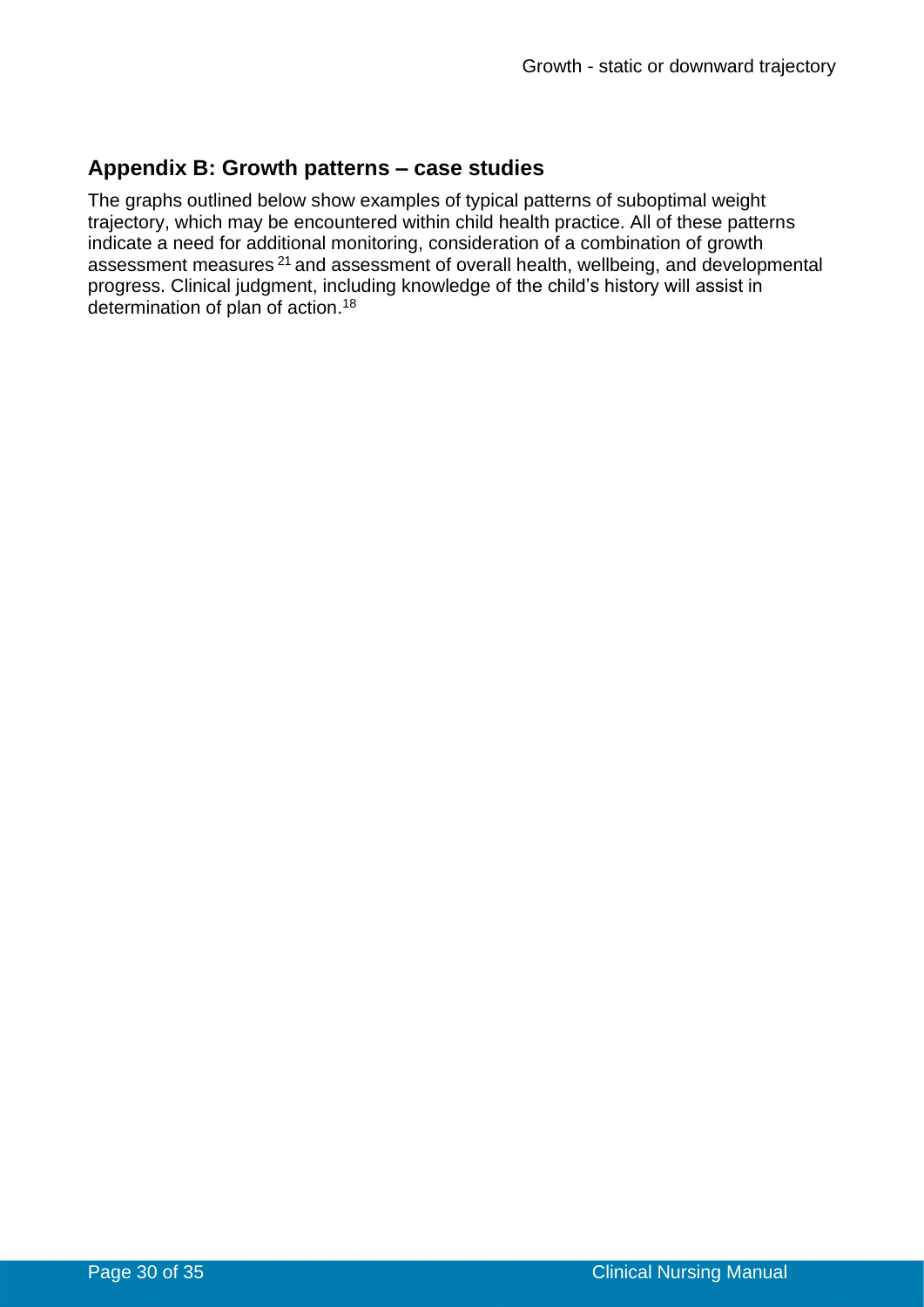#### *Case study 1.*

The example below shows appropriate weight tracking until around 6 months, then a decreasing trajectory to the 15th percentile over a period of 8 months. Common contributing factors to this trend may include factors related to transition to solids, malabsorption, or low health literacy of the parent/carer.

Current guidelines recommend that after the growth assessment at 6 months, this client's growth would have been reviewed 1- 3 weeks later at a Universal Plus appointment. As growth continued to plateau, a care plan was developed in partnership with the parent, which outlined strategies for the parent to implement at home in relation to solids introduction. A discussion of the care plan with the line manager would then take place.

Poor feeding would be considered as a possible cause for the concern. However, it is important to investigate underlying causes, hence referral to a GP for further investigation is recommended. (Attempting to modify infant's feeding to improve growth without investigating the underlying cause is not recommended).



WHO Child Growth Standards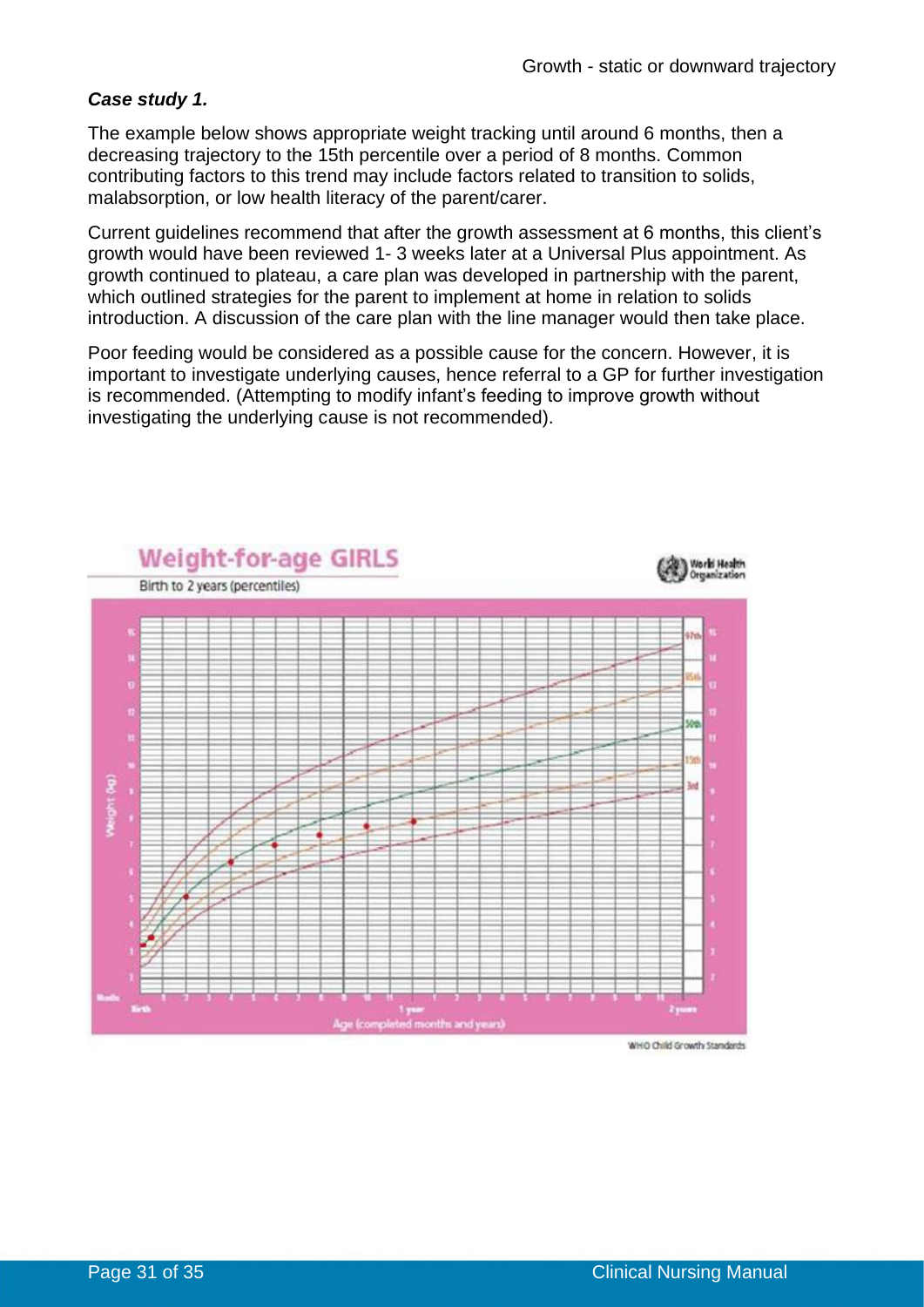#### *Case study 2.*

The example below shows weight tracking along the 50th percentile from birth, and then a rapid decrease in weight trajectory to the 15th percentile after 7 months of age, over a rapid period of 2 weeks. Common contributing factors to this trend may include illness, neglect or factors related to transition to solids.



WHO Child Growth Standards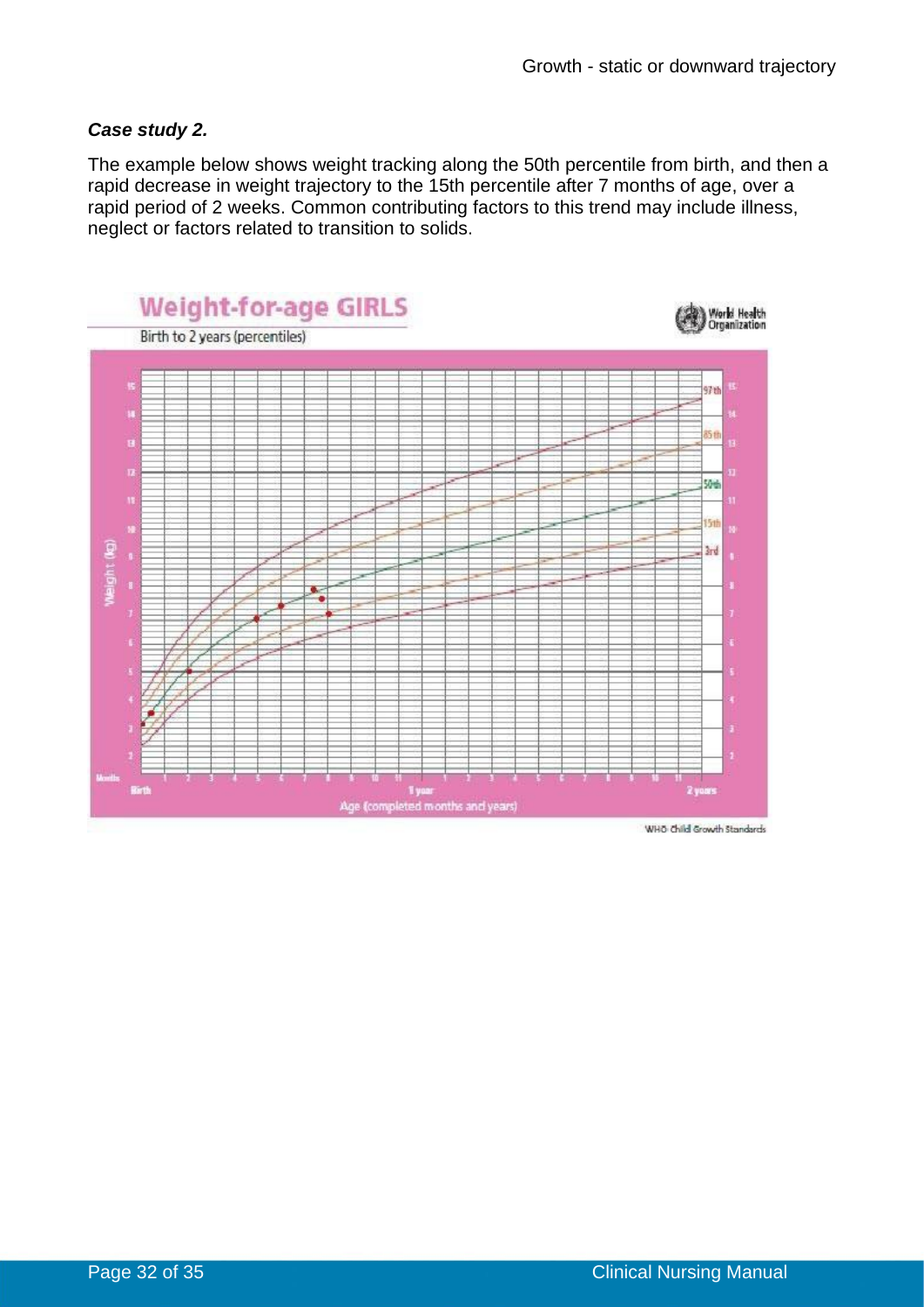#### *Case study 3.*

The following example shows a male infant who lost significant weight in the first fortnight. A holistic assessment revealed:

- Although not pictured here, the length for age and head circumference followed similar trajectories.
- The infant's mother was short in stature.

At the Universal 0-14 day contact, the nurse had concerns about this infant and completed a *Breastfeeding Assessment Guide*. The client's mother was given feeding strategies to implement, which were relevant to the concerns identified in the breastfeeding assessment. The nurse decided a Universal Plus appointment was warranted to follow up on progress towards strategies and re-check growth. The nurse continued to review this client weekly until growth was tracking upwards.

Despite being below the third centile, holistic assessments continued to show this infant was healthy and no further action was required.



WHO Child Growth Standards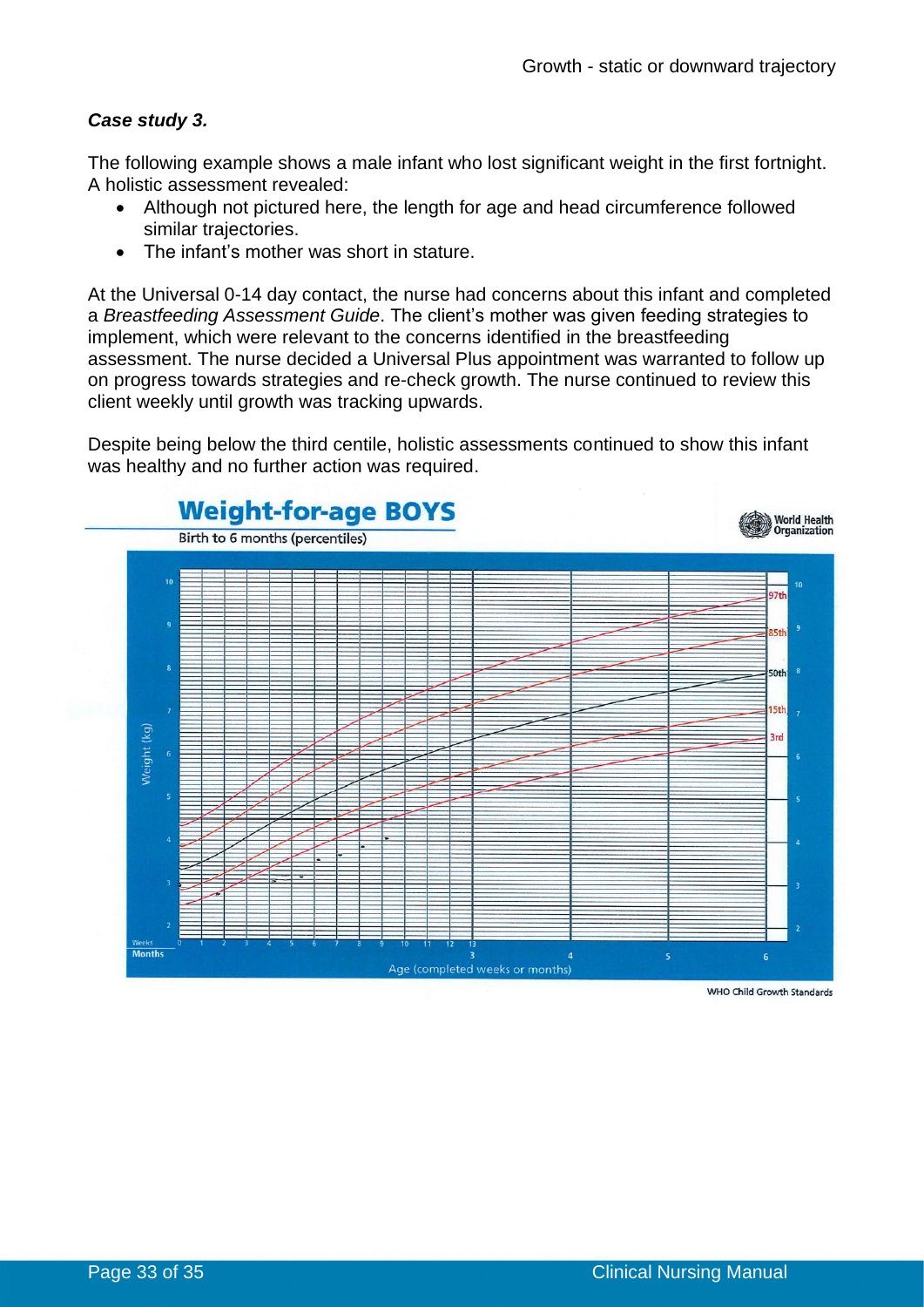#### **References**

- 1. National Institute of Clinical Excellence (NICE). Faltering growth—recognition and management of faltering growth in children. 2017 Contract No.: 75.
- 2. Motil K, Duryea T. Poor weight gain in children younger than two years in resource-rich countries: etiology and evaluation 2020 [cited 2020 August 14].
- 3. Black RE, Allen LH, Bhutta ZA, Caulfield LE, De Onis M, Ezzati M, et al. Maternal and child undernutrition: global and regional exposures and health consequences. Lancet. 2008;371(9608):243-60.
- 4. Brewster D, Nelson C, Couzos S. Failure to thrive [Aboriginal children]. In: Couzos S, Murray R, editors. Aboriginal Primary Health Care: An Evidence-based Approach. 3rd ed. South Melbourne, Vic: Oxford University Press; 2008. p. 265-97.
- 5. Boulton J. Aboriginal children, history and health: beyond social determinants. Boulton J, editor. London, New York: Routledge; 2016.
- 6. Shields B, Wacogne I, Wright CM. Weight faltering and failure to thrive in infancy and early childhood. BMJ. 2012;345:e5931.
- 7. Dunderstadt K. Pediatric physical examination: an illustrated handbook. 2nd ed. Missouri: Mosby Elsevier; 2014.
- 8. The Royal Children's Hospital Melbourne. Child Growth Learning Resource. Height or weight. 2013.
- 9. Burke V, Beilin L, Simmer K, Oddy W, Blake K, Doherty D, et al. Breastfeeding and overweight: longitudinal analysis in an Australian birth cohort. The Journal of pediatrics. 2005;147(1):56-61.
- 10. Royal Children's Hospital. Child growth and growth charts in the early years background paper. Melbourne: 2013.
- 11. Thulier D. Weighing the facts: A systematic review of expected patterns of weight loss in full-term, breastfed infants. Journal of Human Lactation. 2016;32(1):28-34.
- 12. The University of Western Australia. LactaMap. Western Australia 2020.
- 13. Olsen EM, Skovgaard AM, Weile B, Petersen J, Jørgensen T. Risk factors for weight faltering in infancy according to age at onset. Paediatr Perinat Epidemiol. 2010;24(4):370- 82.
- 14. Victora CG, Adair L, Fall C, Hallal PC, Martorell R, Richter L, et al. Maternal and child undernutrition: consequences for adult health and human capital. The Lancet. 2008;371(9609):340-57.
- 15. Bellman M, Byrne O, Sege R. Developmental assessment of children. BMJ. 2013;346:e8687.
- 16. Royal Children's Hospital. Poor Growth Guideline Victoria: RCH. Available from: [https://www.rch.org.au/clinicalguide/guideline\\_index/Poor\\_growth/.](https://www.rch.org.au/clinicalguide/guideline_index/Poor_growth/)
- 17. Smith Z. Faltering Growth. 2008. In: Clinical Paediatric Dietetics [Internet]. Wiley Online Library; [556-65].
- 18. National Health and Medical Research Council. Infant feeding guidelines. Canberra: 2012.
- 19. World Health Organization. Training course on child assessment Geneva World Health Organization; 2006. Available from: [http://www.who.int/nutrition/publications/childgrowthstandards\\_trainingcourse/en/.](http://www.who.int/nutrition/publications/childgrowthstandards_trainingcourse/en/)
- 20. Dietitians of Canada, Cadadian Paediatric Society, The College of Family Physicians of Canada, Community Health Nurses of Canada. A health professional's guide for using the new WHO growth charts. Paediatric Child Health. 2010;15(2):84-90.
- 21. Cole SZ, Lanham JS. Failure to thrive: An update. Am Fam Physician. 2011;83(7).